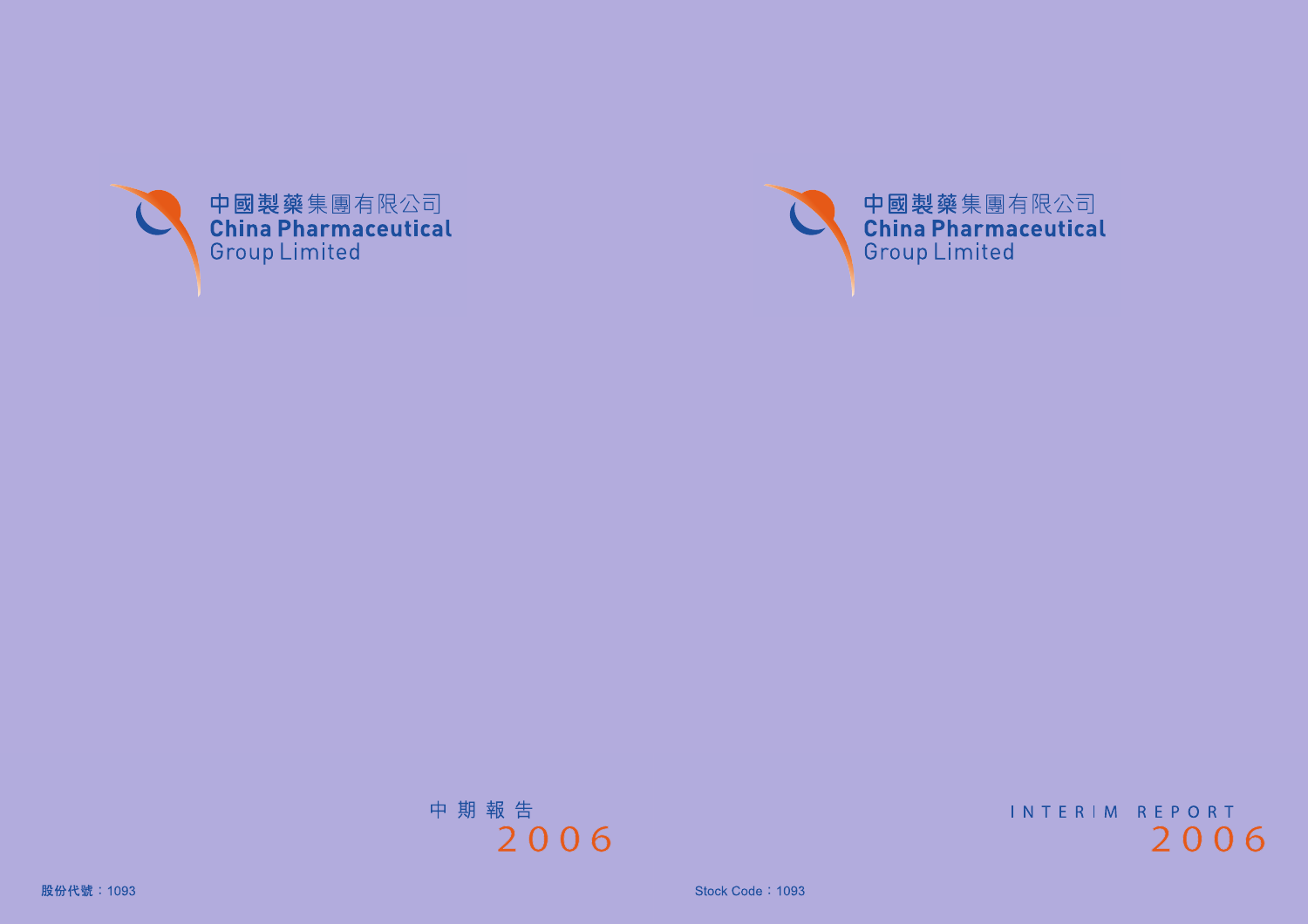## **CONTENTS**

|                                                                    | <b>PAGE</b> |
|--------------------------------------------------------------------|-------------|
| <b>CORPORATE INFORMATION</b>                                       | 2           |
| <b>MANAGEMENT DISCUSSION AND ANALYSIS</b>                          | 3           |
| <b>INDEPENDENT REVIEW REPORT</b>                                   | 6           |
| CONDENSED CONSOLIDATED INCOME STATEMENT                            | 7           |
| CONDENSED CONSOLIDATED BALANCE SHEET                               | 8           |
| CONDENSED CONSOLIDATED STATEMENT OF<br><b>CHANGES IN EQUITY</b>    | 9           |
| CONDENSED CONSOLIDATED CASH FLOW STATEMENT                         | 10          |
| NOTES TO THE CONDENSED CONSOLIDATED<br><b>FINANCIAL STATEMENTS</b> | 11          |
| <b>OTHER INFORMATION</b>                                           | 20          |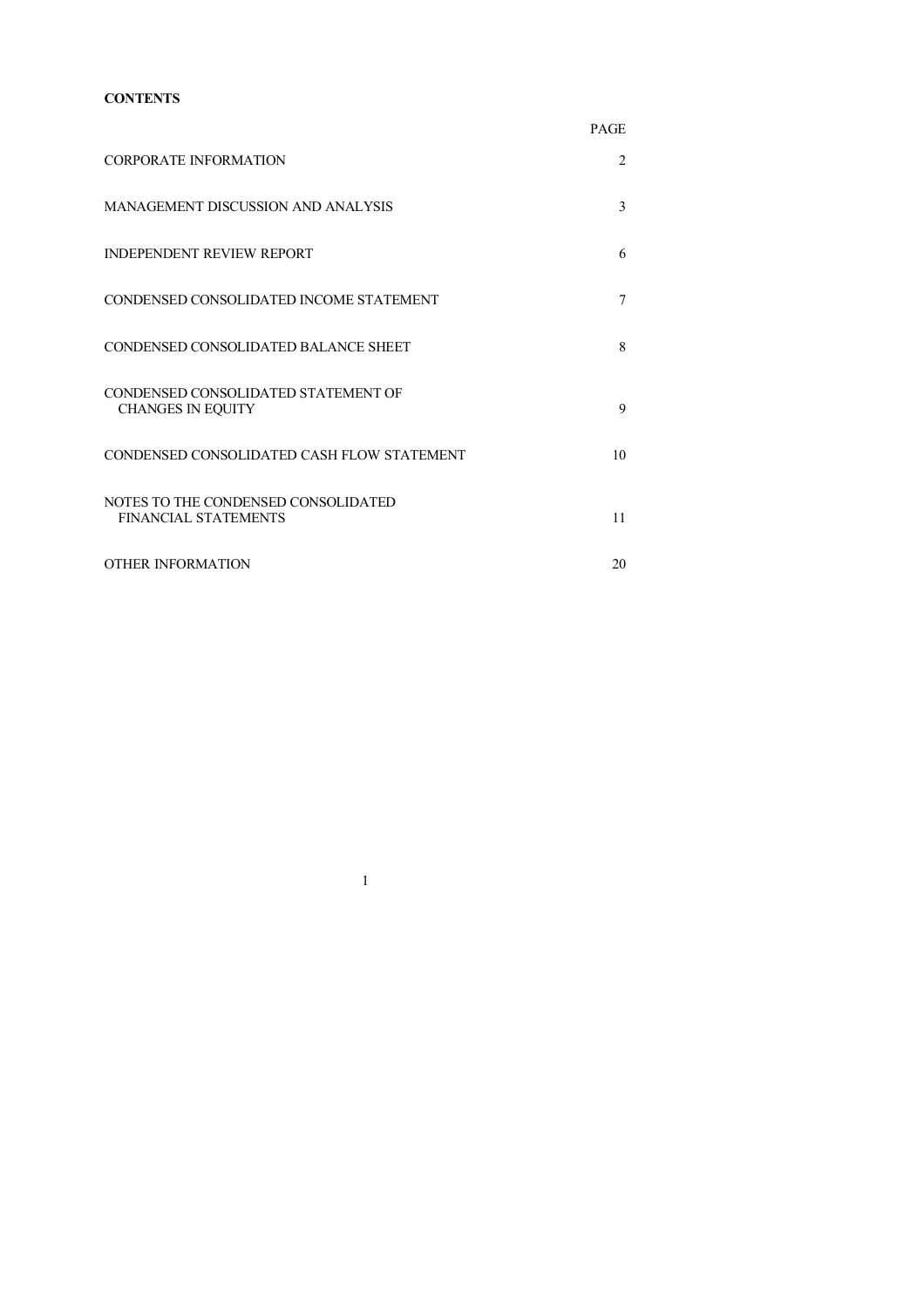## <span id="page-2-0"></span>**DIRECTORS**

*Executive:* CAI Dong Chen *(Chairman)* WEI Fu Min YUE Jin JI Jian Ming FENG Zhen Ying CHAK Kin Man

*Non-executive:* LEE Ka Sze, Carmelo

*Independent Non-executive:* HUO Zhen Xing QI Mou Jia GUO Shi Chang CHAN Siu Keung, Leonard

## **SOLICITORS**

Woo, Kwan, Lee & Lo 27th Floor, Jardine House 1 Connaught Place Hong Kong

## **AUDITORS**

Deloitte Touche Tohmatsu Certified Public Accountants 35/F One Pacific Place 88 Queensway Hong Kong

**COMPANY SECRETARY** LEE Ka Sze, Carmelo

**AUTHORISED REPRESENTATIVES**

WEI Fu Min CHAK Kin Man

## **REGISTERED OFFICE**

Room 3805 38th Floor Central Plaza 18 Harbour Road Wanchai Hong Kong

### **SHARE REGISTRAR AND TRANSFER OFFICE**

Secretaries Limited 26/F Tesbury Centre 28 Queen's Road East Hong Kong

#### **STOCK EXCHANGE**

The Stock Exchange of Hong Kong Limited

**STOCK CODE** 1093

# **WEBSITE**

www.cpg.hk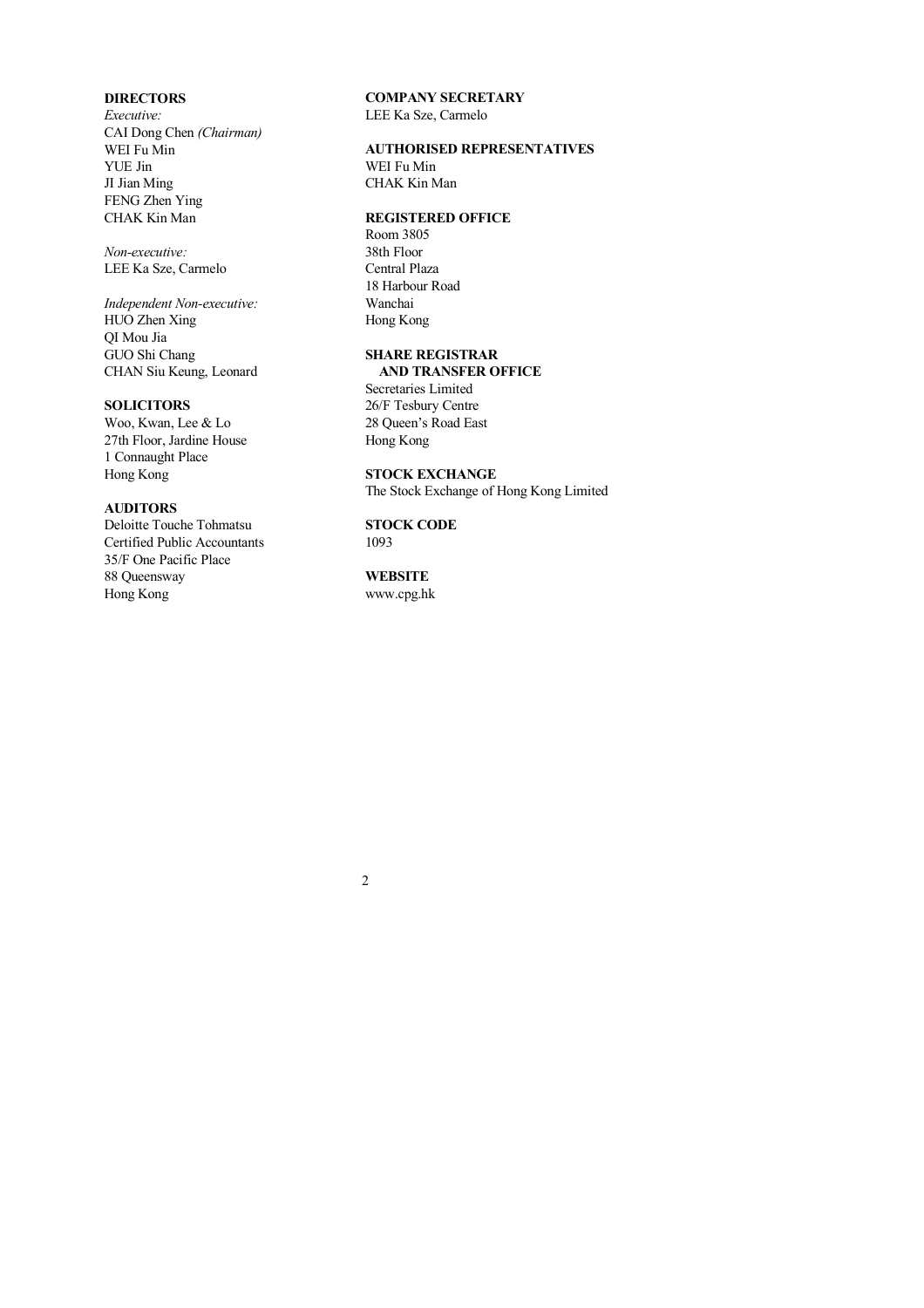## <span id="page-3-0"></span>**MANAGEMENT DISCUSSION AND ANALYSIS**

## **BUSINESS REVIEW AND OUTLOOK**

### **Results**

For the first half of 2006, the Group's turnover and profit attributable to shareholders of the Company amounted to HK\$1,749,634,000 and HK\$16,642,000, representing an increase of 21% and a decrease of 81% over the same period of last year respectively.

#### **Vitamin C Series**

The total output of this series for the period amounted to 11,807 tonnes, a decrease of 20% over the same period of last year. Product prices continued to decline during the period. For the first and second quarters of the year, the average prices of vitamin C were US\$2.91 and US\$2.79 per kg respectively. The gross profit margin of the entire series decreased from 31.3% in the same period of last year to 15.9% in the current period. Under the current relatively low price level, the output of the manufacturers has decreased accordingly. It is expected that product prices would become stable.

## **Penicillin Series**

The total output of this series for the period amounted to 4,388 tonnes, an increase of 71% over the same period of last year. Product prices were relatively stable during the current period. For the first half of the year, the average prices of penicillin industrial salt, amoxicillin and 6-APA were US\$9.15, US\$20.93 and US\$20.04 per kg respectively. Production costs were decreased due to the increasing utilization rate of the production lines in Inner Mongolia. The gross profit margin of the entire series increased from 9.4% in the same period of last year to 12.4% in the current period. It is expected that market condition will improve gradually and product prices would be able to rebound.

### **Cephalosporin Series**

The total output of this series for the period amounted to 634 tonnes, approximately the same level of the corresponding period of last year. Being affected by the significant increase in market supply, product prices dropped sharply during the period. The average prices of 7-ACA in the first and second quarters of the year were US\$84.01 and US\$74.37 per kg respectively. With the reduction of production costs, the gross profit margin of the entire series only decreased from 20.5% in the same period of last year to 20.0% in the current period. It is expected that product prices would continue to be under pressure.

## **Finished Drugs**

Though market competition remained fierce, the revenue of this business managed to grow by 19% as compared with the same period of last year. Gross profit margin decreased from 24.7% in the same period of last year to 22.6% in the current period. However, the significant increase in distribution costs has brought down the operating profit as compared with the same period of last year. Market competition is expected to remain fierce and the profitability of this business may further decline.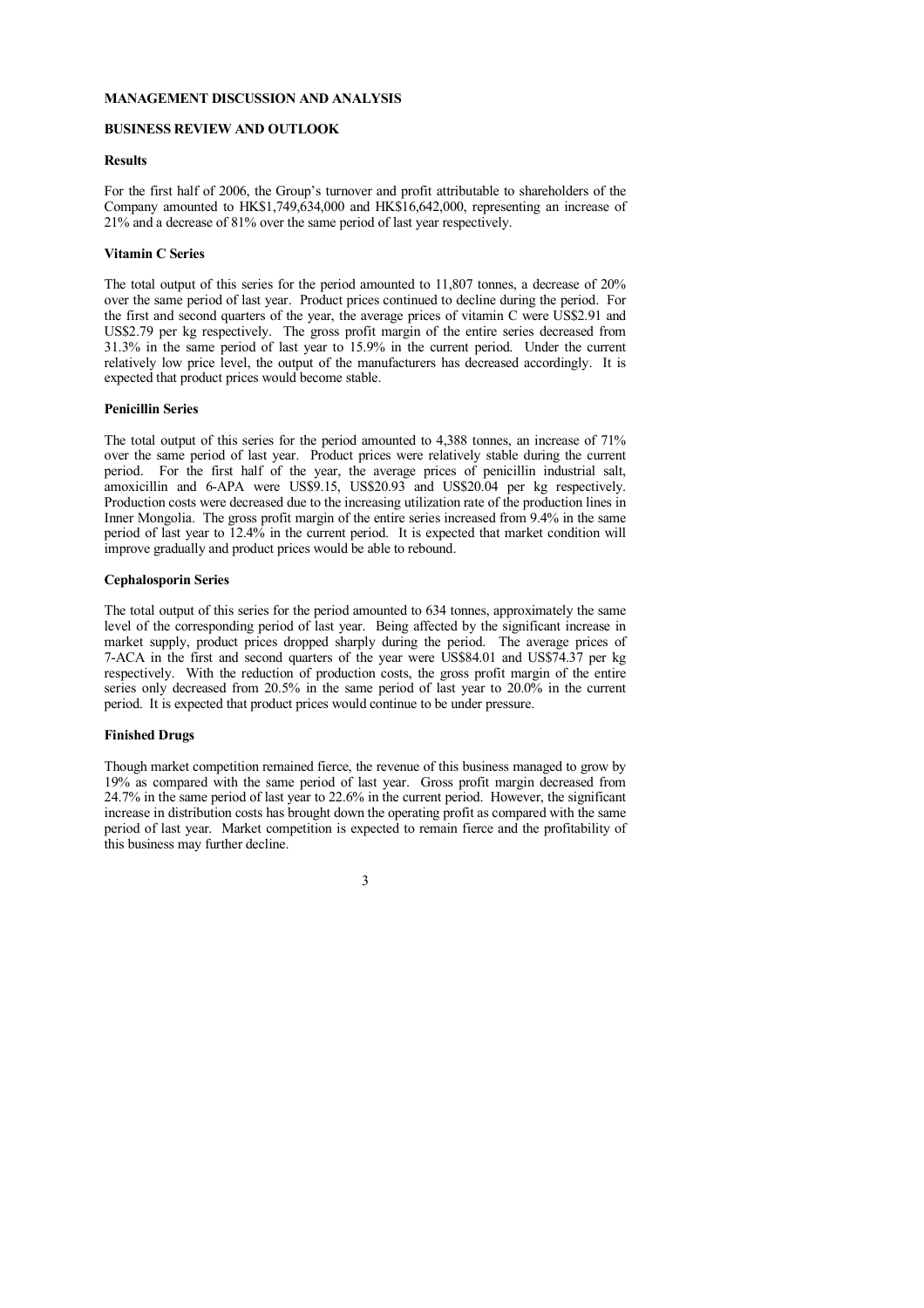## **Patent Drug**

The patent drug, butylphthalide, which was launched to the market last year, achieved a desirable growth in sales during the period. However, as market build-up work was still in its early stage, this business recorded a loss in the current period.

In order to speed up the development of butylphthalide in overseas markets, the Group entered into a license agreement with an overseas pharmaceutical company during the period. Pursuant to the agreement, the overseas pharmaceutical company is responsible for applying overseas accreditation for the patent drug and developing markets in America and Europe. The Group will receive milestone payments and royalties according to the progress of the overseas accreditation application and future sales.

## **FINANCIAL REVIEW**

## **Liquidity and Financial Position**

Certain long-term bank loans will be due for repayment starting from current year, so parts of the loans were classified as current liabilities at the balance sheet date. As a result, the Group's current ratio fell to 0.94 at June 30, 2006. The Group will seek to improve its liquidity position by arranging new banking facilities. Debtor turnover period (ratio of the total of trade receivables and bills receivable balance to sales, inclusive of value added tax for sales in PRC) increased to 61 days as compared to 51 days in 2005. Inventory turnover period (ratio of inventories balance to cost of goods sold) decreased from 110 days in 2005 to 83 days in current period. For the first half of 2006, the capital expenditure of the Group was HK\$66,489,000.

At June 30, 2006, the Group had total borrowings of HK\$1,505,531,000 (comprising bank loans of HK\$1,449,904,000 and loans from ultimate holding company of HK\$55,627,000). The maturity profile of the total borrowings spreads over a period of three years with HK\$767,024,000 repayable within one year. Net gearing ratio was 45%, which was calculated on the basis of the Group's total borrowings net of bank deposits, bank balances and cash of HK\$379,261,000 over equity at the balance sheet date.

45% of the Group's borrowings is denominated in Hong Kong dollars and the remaining 55% in Renminbi. The Group's revenues are mainly either in Renminbi or in US dollars. The Group is of the view that its exposure to foreign exchange rate risk is limited.

#### **Pledge of Assets**

At June 30, 2006, bank deposits of HK\$9,264,000 (December 31, 2005: bank deposits of HK\$2,428,000 and bills receivable of HK\$3,828,000) were pledged to banks to secure banking facilities granted to the Group.

#### **Contingent Liabilities**

(i) The Company and one of its subsidiary are named as, among others, defendants in a number of antitrust complaints filed in The United States of America. The details of the antitrust complaints have been set out in the financial statements of the Company for the year ended December 31, 2005. As at June 30, 2006, three of the antitrust complaints have been served on the Company and the subsidiary.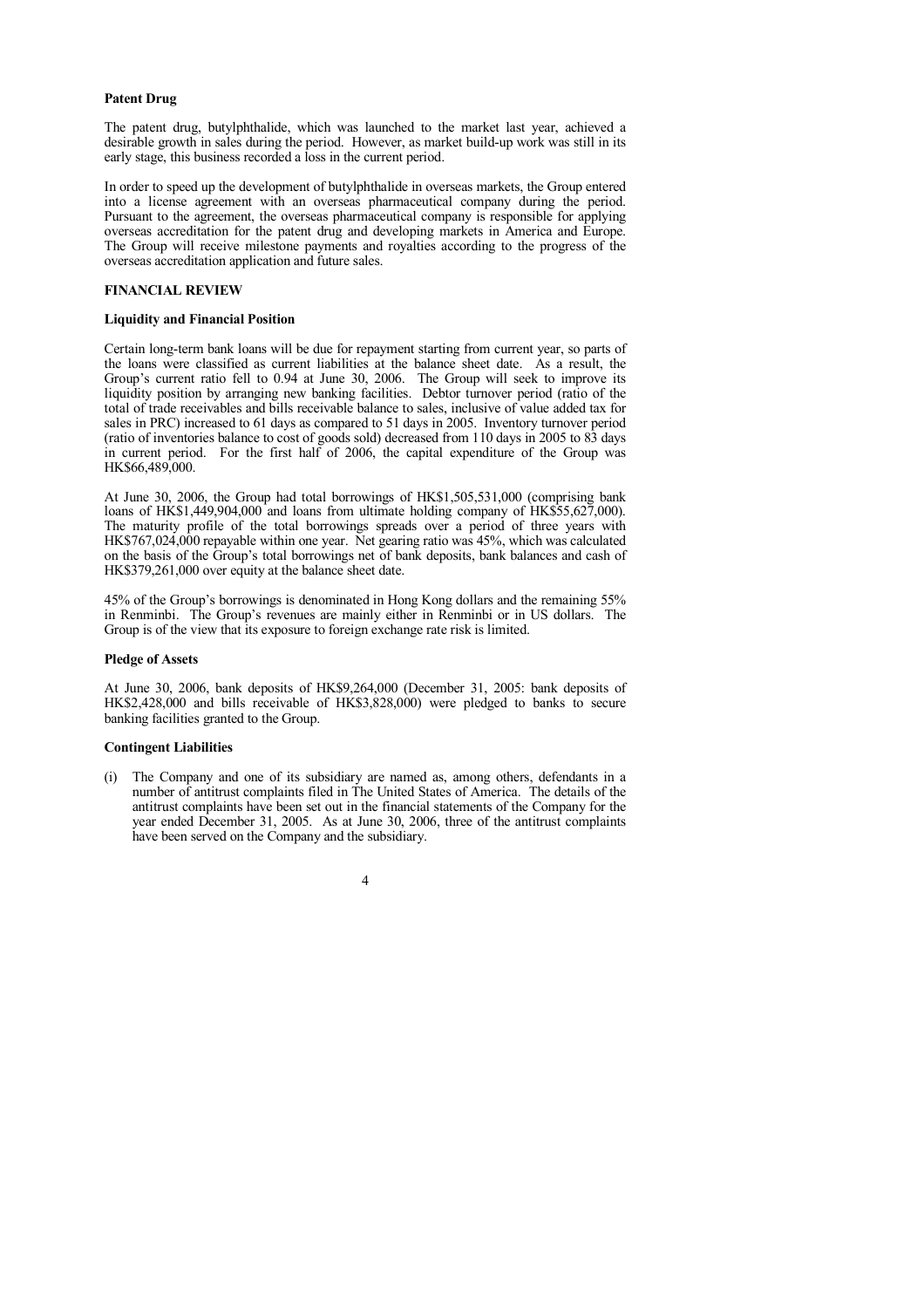The directors of the Company are of the view that the allegations in the antitrust complaints are without merit and the directors of the Company intend to contest the claims set out in the antitrust complaints vigorously. The Group has appointed legal advisors to advise them in the legal proceedings and the outcome of the antitrust complaints cannot be estimated with certainty at this stage.

(ii) At the beginning of 2006, an anti-dumping investigation of Penicillin-G was initiated by the Department of Commerce, Government of India. Two subsidiaries of the Company were invited to provide information for the investigation so as to determine the existence. degree and effect of alleged dumping of the above-mentioned product. On April 28, 2006, the investigation was withdrawn by the Department of Commerce, Government of India. In the opinion of the directors, there is no contingent liability on this investigation as at June 30, 2006.

## **Employees**

At the balance sheet date, the Group has about 12,338 employees, the majority of them are employed in the PRC. The Group continues to offer competitive remuneration packages, discretionary share options and bonuses to staff based on the performance of the Group and the individual employee.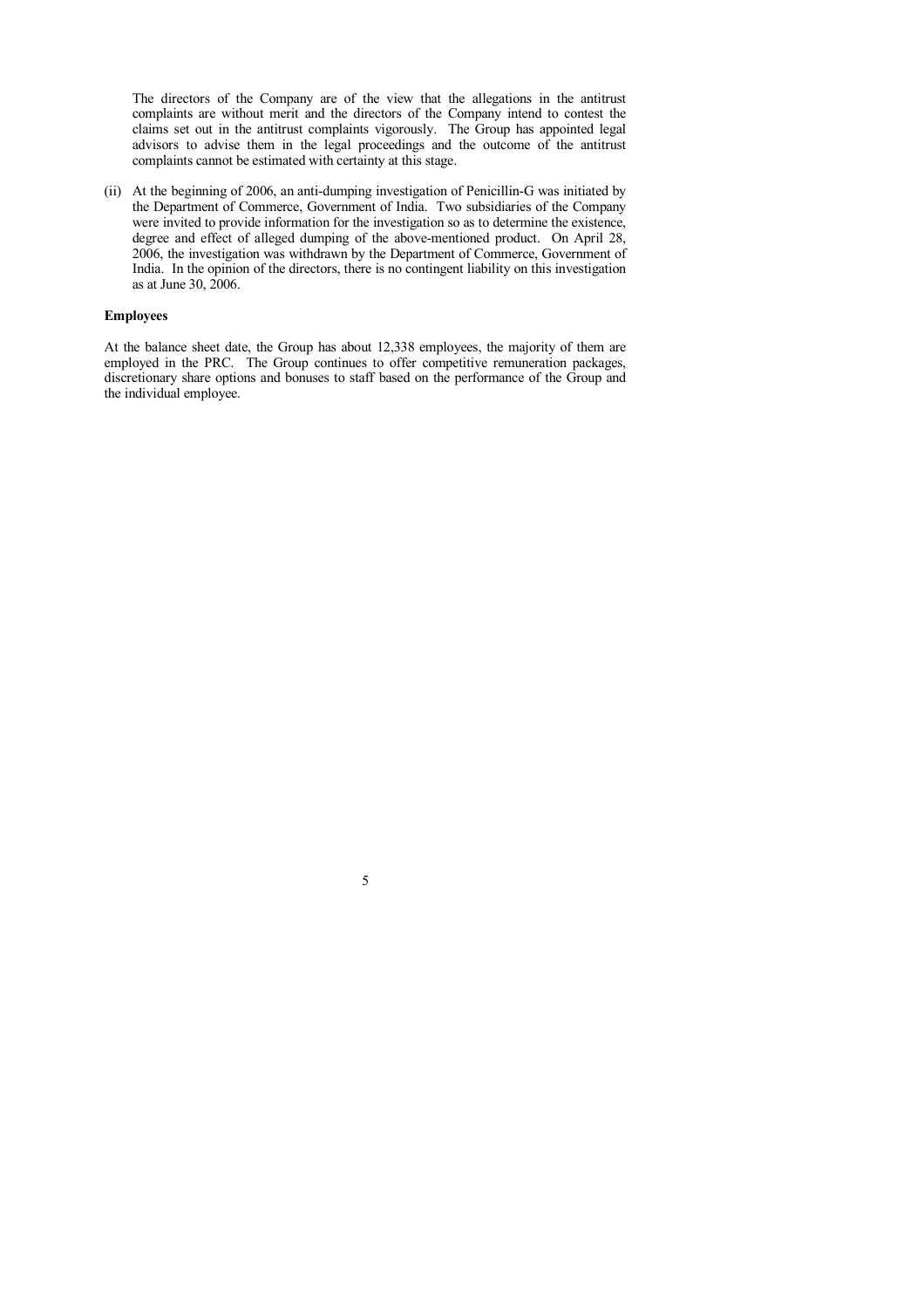## <span id="page-6-0"></span>**INDEPENDENT REVIEW REPORT**

# Deloitte. 德勒

TO THE BOARD OF DIRECTORS OF CHINA PHARMACEUTICAL GROUP LIMITED *(incorporated in Hong Kong with limited liability)*

## **Introduction**

We have been instructed by the Company to review the interim financial report set out on pages 7 to 19.

#### **Directors' responsibilities**

The Rules Governing the Listing of Securities on The Stock Exchange of Hong Kong Limited require the preparation of an interim financial report to be in compliance with Hong Kong Accounting Standard 34 ''Interim Financial Reporting'' issued by the Hong Kong Institute of Certified Public Accountants (''HKICPA'') and the relevant provisions thereof. The interim financial report is the responsibility of, and has been approved by, the directors.

It is our responsibility to form an independent conclusion, based on our review, on the interim financial report, and to report our conclusion solely to you, as a body, in accordance with our agreed terms of engagement, and for no other purpose. We do not assume responsibility towards or accept liability to any other person for the contents of this report.

#### **Review work performed**

We conducted our review in accordance with Statement of Auditing Standards 700 ''Engagements to Review Interim Financial Reports'' issued by the HKICPA. A review consists principally of making enquiries of management and applying analytical procedures to the interim financial report and, based thereon, assessing whether the accounting policies and presentation have been consistently applied unless otherwise disclosed. A review excludes audit procedures such as tests of controls and verification of assets, liabilities and transactions. It is substantially less in scope than an audit and therefore provides a lower level of assurance than an audit. Accordingly we do not express an audit opinion on the interim financial report.

#### **Review conclusion**

On the basis of our review which does not constitute an audit, we are not aware of any material modifications that should be made to the interim financial report for the six months ended June 30, 2006.

**Deloitte Touche Tohmatsu** *Certified Public Accountants* Hong Kong September 7, 2006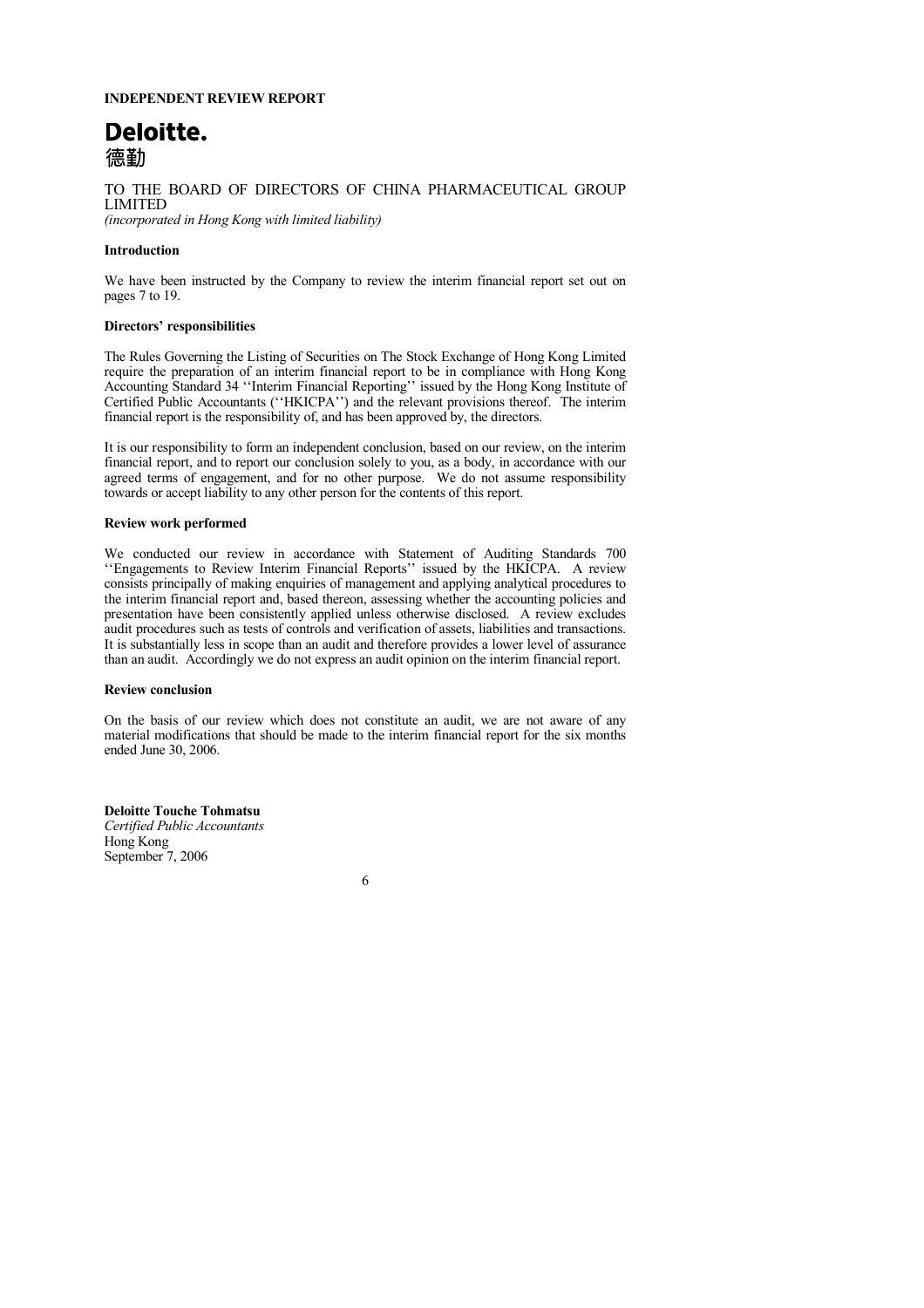## <span id="page-7-0"></span>**CONDENSED CONSOLIDATED INCOME STATEMENT**

*FOR THE SIX MONTHS ENDED JUNE 30, 2006*

|                                                 |              | For the six months ended June 30, |              |
|-------------------------------------------------|--------------|-----------------------------------|--------------|
|                                                 | <b>NOTES</b> | 2006                              | 2005         |
|                                                 |              | <b>HK\$'000</b>                   | HK\$'000     |
|                                                 |              | (Unaudited)                       | (Unaudited)  |
| Revenue                                         | 3            | 1,749,634                         | 1,442,643    |
| Cost of sales                                   |              | (1,427,681)                       | (1,102,790)  |
| Gross profit                                    |              | 321,953                           | 339,853      |
| Other income                                    |              | 17,336                            | 5,982        |
| Distribution costs                              |              | (111, 253)                        | (71, 106)    |
| Administrative expenses                         |              | (156,279)                         | (141, 406)   |
| Other expenses                                  |              | (4,757)                           | (14,078)     |
| Share of results of a jointly controlled entity |              | 783                               | (438)        |
| Finance costs                                   |              | (48, 115)                         | (25, 575)    |
| Profit before tax                               | 4            | 19,668                            | 93,232       |
| Income tax expense                              | 5            | (3,068)                           | (7,665)      |
| Profit for the period                           |              | 16,600                            | 85,567       |
| Attributable to:                                |              |                                   |              |
| Equity holders of the Company                   |              | 16,642                            | 85,571       |
| Minority interests                              |              | (42)                              | (4)          |
|                                                 |              | 16,600                            | 85,567       |
| Earnings per share - Basic                      | 7            | HK1.08 cents                      | HK5.56 cents |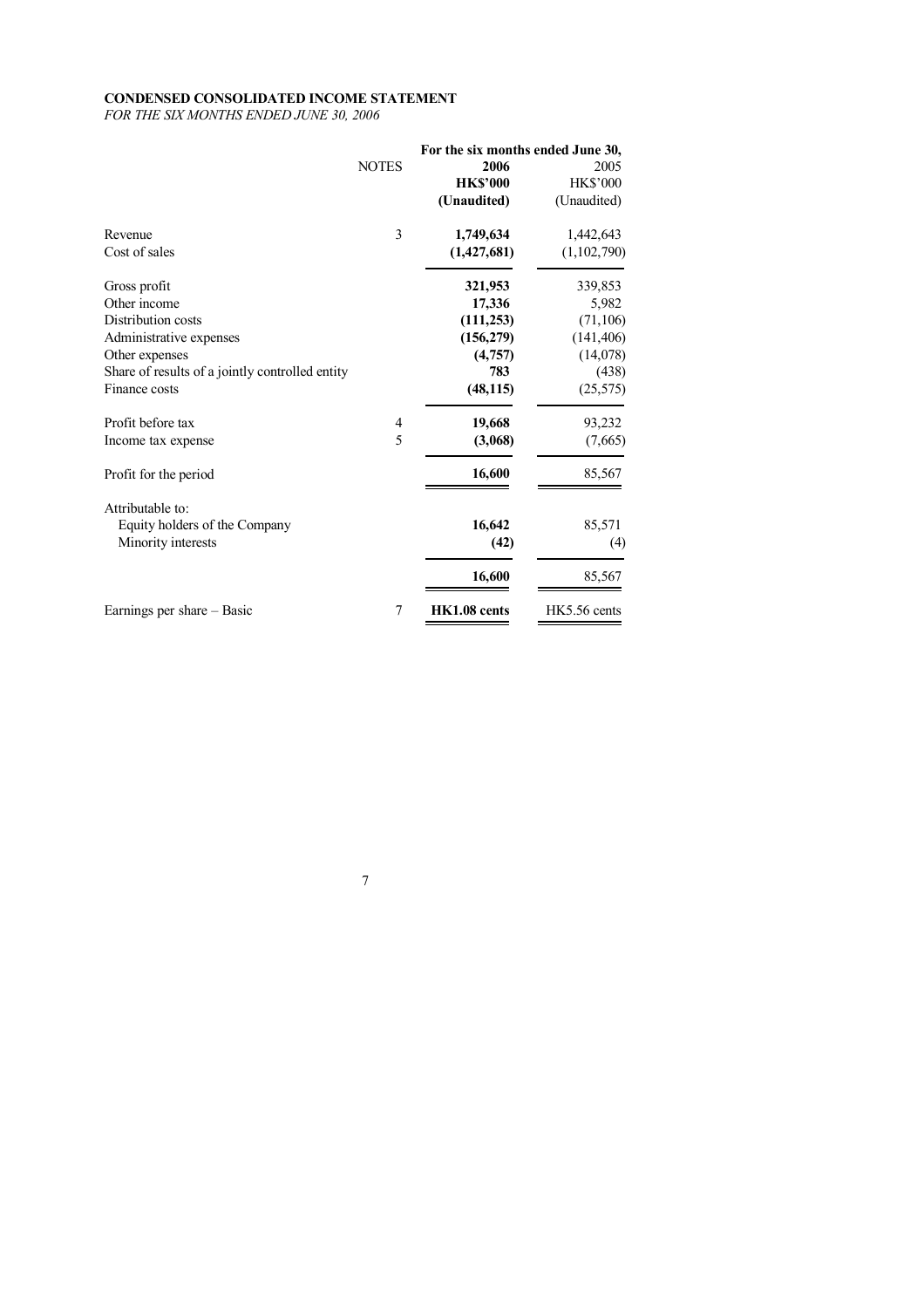## <span id="page-8-0"></span>**CONDENSED CONSOLIDATED BALANCE SHEET**

*AT JUNE 30, 2006*

|                                                                                                                                                                                                                                                                                                    | NOTES                      | <b>June 30, 2006</b><br><b>HK\$'000</b><br>(Unaudited)                                                | December 31, 2005<br><b>HK\$'000</b><br>(Audited)                                                  |
|----------------------------------------------------------------------------------------------------------------------------------------------------------------------------------------------------------------------------------------------------------------------------------------------------|----------------------------|-------------------------------------------------------------------------------------------------------|----------------------------------------------------------------------------------------------------|
| Non-current assets<br>Property, plant and equipment<br>Prepaid lease payments<br>Intangible assets<br>Goodwill<br>Interest in a jointly controlled entity                                                                                                                                          | 8                          | 3,084,132<br>137,871<br>55,580<br>55,764<br>24,869                                                    | 3,176,949<br>154,612<br>61,233<br>55,764<br>24,086                                                 |
| Pledged bank deposits                                                                                                                                                                                                                                                                              | 9                          | 3,746<br>3,361,962                                                                                    | 2,428<br>3,475,072                                                                                 |
| Current assets<br>Inventories<br>Trade and other receivables<br>Bills receivable<br>Prepaid lease payments<br>Loan receivable<br>Tax recoverable<br>Trade receivables due from related companies<br>Amount due from a jointly controlled entity<br>Pledged bank deposits<br>Bank balances and cash | 10<br>10<br>11<br>11<br>9  | 656,253<br>705,415<br>145,421<br>4,174<br>670<br>176<br>62<br>17,817<br>5,518<br>369,997<br>1,905,503 | 756,053<br>512,987<br>118.281<br>4,474<br>670<br>8,096<br>14,393<br>17,047<br>472,706<br>1,904,707 |
| Current liabilities<br>Trade and other payables<br>Bills payable<br>Amounts due to related companies<br>Trade payable due to a jointly controlled entity<br>Tax liabilities<br>Bank loans – due within one year                                                                                    | 12<br>12<br>11<br>11<br>13 | 892,860<br>333,805<br>8,128<br>16,607<br>767,024<br>2,018,424                                         | 974,756<br>403.876<br>4,146<br>3.107<br>7,328<br>344,804<br>1,738,017                              |
| Net current (liabilities) assets                                                                                                                                                                                                                                                                   |                            | (112, 921)                                                                                            | 166,690                                                                                            |
| Total assets less current liabilities                                                                                                                                                                                                                                                              |                            | 3,249,041                                                                                             | 3,641,762                                                                                          |
| Non-current liabilities<br>Loans from ultimate holding company<br>Bank loans – due after one year                                                                                                                                                                                                  | 11<br>13                   | 55,627<br>682,880                                                                                     | 55,488<br>1,090,746                                                                                |
|                                                                                                                                                                                                                                                                                                    |                            | 738,507                                                                                               | 1,146,234                                                                                          |
|                                                                                                                                                                                                                                                                                                    |                            | 2,510,534                                                                                             | 2,495,528                                                                                          |
| Capital and reserves<br>Share capital<br>Reserves                                                                                                                                                                                                                                                  |                            | 153,812<br>2,347,662                                                                                  | 153,812<br>2,331,020                                                                               |
| Equity attributable to equity holders of the Company<br>Minority interests                                                                                                                                                                                                                         |                            | 2,501,474<br>9,060                                                                                    | 2,484,832<br>10,696                                                                                |
|                                                                                                                                                                                                                                                                                                    |                            | 2,510,534                                                                                             | 2,495,528                                                                                          |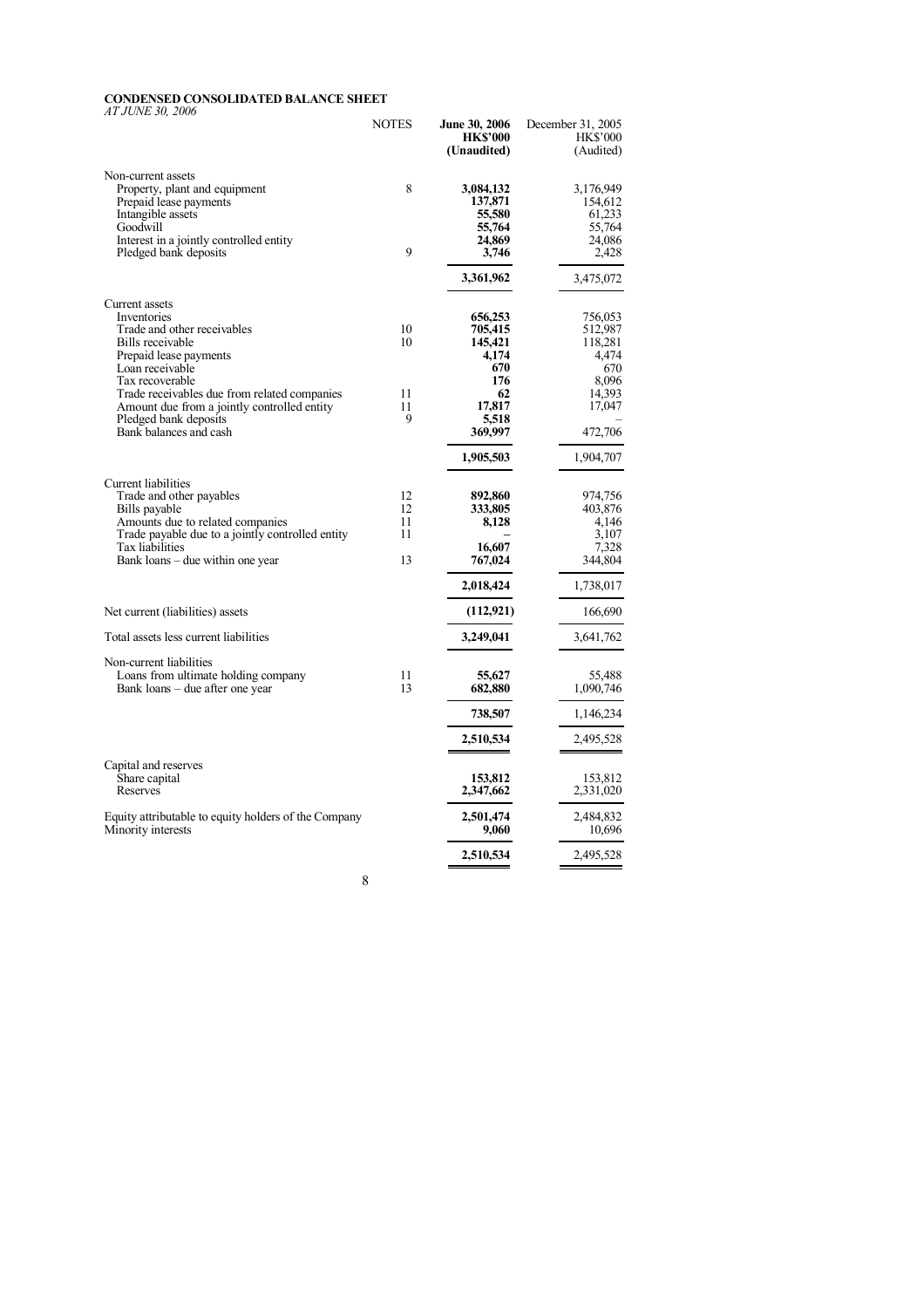## <span id="page-9-0"></span>**CONDENSED CONSOLIDATED STATEMENT OF CHANGES IN EQUITY**

*FOR THE SIX MONTHS ENDED JUNE 30, 2006*

|                                                                                                                    | Share<br>capital<br>HK\$'000 | Share<br>premium<br><b>HK\$'000</b> | Capital<br>contribution<br>HK\$'000 | Goodwill<br>reserve<br>HK\$'000 | <b>Translation</b><br>reserve<br><b>HKS'000</b> | Non-<br>distributable<br>reserves<br><b>HK\$'000</b> | Retained<br>profits<br>HK\$'000 | Total<br><b>HKS'000</b> | Minority<br>interests<br><b>HKS'000</b> | Total<br>HK\$'000   |
|--------------------------------------------------------------------------------------------------------------------|------------------------------|-------------------------------------|-------------------------------------|---------------------------------|-------------------------------------------------|------------------------------------------------------|---------------------------------|-------------------------|-----------------------------------------|---------------------|
| At January 1, 2005<br>Profit for the period<br>Capital contributions<br>by minority<br>shareholders                | 153,812                      | 1,116,727                           | 1,362                               | (167, 254)                      | 2,692                                           | 276,334                                              | 876,213<br>85,571               | 2,259,886<br>85,571     | 10,058<br>(4)                           | 2,269,944<br>85,567 |
| of a subsidiary                                                                                                    |                              |                                     |                                     |                                 |                                                 |                                                      |                                 |                         | 1,330                                   | 1,330               |
| At June 30, 2005<br>Exchange differences<br>arising on translation<br>of foreign operations<br>recognised directly | 153,812                      | 1,116,727                           | 1,362                               | (167, 254)                      | 2,692                                           | 276,334                                              | 961,784                         | 2,345,457               | 11,384                                  | 2,356,841           |
| in equity<br>Profit for the period                                                                                 |                              |                                     |                                     |                                 | 68,428                                          |                                                      | 70,947                          | 68,428<br>70,947        | 218<br>(221)                            | 68,646<br>70,726    |
|                                                                                                                    |                              |                                     |                                     |                                 |                                                 |                                                      |                                 |                         |                                         |                     |
| Total recognised income<br>and expense for<br>the period<br>Transfers                                              |                              |                                     |                                     |                                 | 68,428                                          | 79,190                                               | 70,947<br>(79,190)              | 139,375                 | (3)                                     | 139,372             |
| Capital contributions by<br>minority shareholders<br>of a subsidiary<br>Dividends paid to<br>minority shareholders |                              |                                     |                                     |                                 |                                                 |                                                      |                                 |                         | 1                                       | 1                   |
| of a subsidiary                                                                                                    |                              |                                     |                                     |                                 |                                                 |                                                      |                                 |                         | (686)                                   | (686)               |
| At December 31, 2005<br>Profit for the period<br>Transfers                                                         | 153,812                      | 1,116,727                           | 1,362<br>ä,                         | (167, 254)                      | 71,120                                          | 355,524<br>ä,<br>9,353                               | 953,541<br>16,642<br>(9,353)    | 2,484,832<br>16,642     | 10,696<br>(42)                          | 2,495,528<br>16,600 |
| Release upon dissolution<br>of subsidiaries                                                                        |                              |                                     |                                     |                                 |                                                 |                                                      |                                 |                         | (1, 594)                                | (1, 594)            |
|                                                                                                                    |                              |                                     |                                     |                                 |                                                 |                                                      |                                 |                         |                                         |                     |
| At June 30, 2006                                                                                                   | 153,812                      | 1,116,727                           | 1,362                               | (167, 254)                      | 71,120                                          | 364,877                                              | 960,830                         | 2,501,474               | 9,060                                   | 2,510,534           |
| Attributed to:<br>The Company and<br>its subsidiaries<br>Jointly controlled entity                                 | 153,812                      | 1,116,727                           | 1,362                               | (160, 130)<br>(7, 124)          | 70,481<br>639                                   | 358,384<br>6,493                                     | 955,955<br>4,875                | 2,496,591<br>4,883      | 9,060                                   | 2,505,651<br>4,883  |
|                                                                                                                    | 153,812                      | 1,116,727                           | 1,362                               | (167, 254)                      | 71,120                                          | 364,877                                              | 960,830                         | 2,501,474               | 9,060                                   | 2,510,534           |
|                                                                                                                    |                              |                                     |                                     |                                 |                                                 |                                                      |                                 |                         |                                         |                     |

**Equity attributable to equity holders of the Company**

*Note:* The non-distributable reserves represent statutory reserves appropriated from the profit after tax of the Company's subsidiaries and a jointly controlled entity in the People's Republic of China (the ''PRC'') under the laws and regulations of the PRC.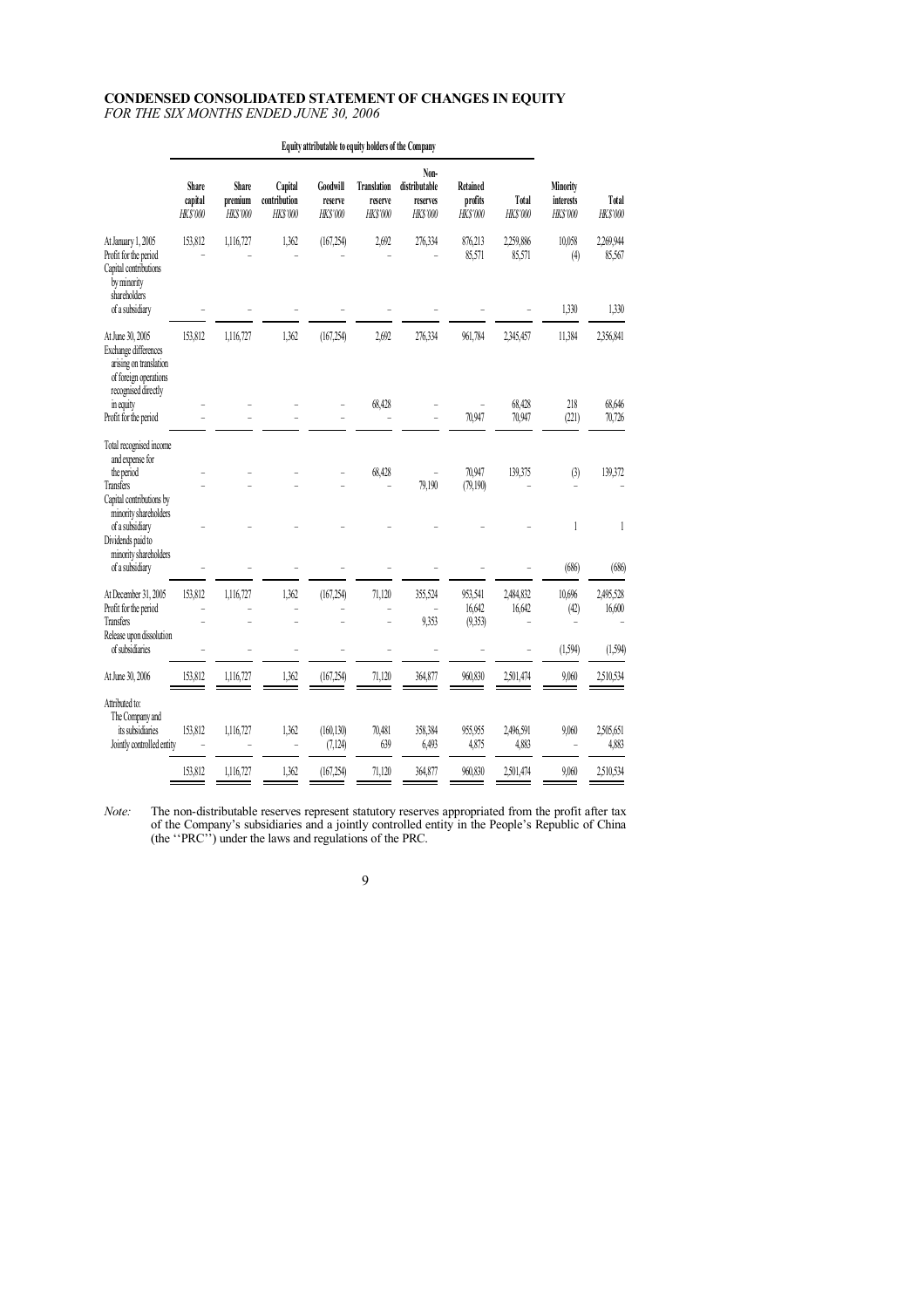## <span id="page-10-0"></span>**CONDENSED CONSOLIDATED CASH FLOW STATEMENT**

*FOR THE SIX MONTHS ENDED JUNE 30, 2006*

| For the six months ended June 30,                       |                                                                |  |  |
|---------------------------------------------------------|----------------------------------------------------------------|--|--|
|                                                         | 2005<br><b>HK\$'000</b>                                        |  |  |
| (Unaudited)                                             | (Unaudited)                                                    |  |  |
| 68,830                                                  | (81, 584)                                                      |  |  |
|                                                         |                                                                |  |  |
| Proceeds from disposal of property, plant and equipment | 2,978                                                          |  |  |
|                                                         | (322, 863)                                                     |  |  |
|                                                         | (18, 043)                                                      |  |  |
|                                                         | 13,465                                                         |  |  |
| (137,778)                                               | (324, 463)                                                     |  |  |
|                                                         |                                                                |  |  |
| 272,727                                                 | 896,147                                                        |  |  |
| (258, 373)                                              | (565, 020)                                                     |  |  |
| (48, 115)                                               | (25, 575)                                                      |  |  |
| (33,761)                                                | 305,552                                                        |  |  |
|                                                         | (100, 495)                                                     |  |  |
| 472,706                                                 | 501,346                                                        |  |  |
| 369,997                                                 | 400,851                                                        |  |  |
|                                                         | 2006<br><b>HK\$'000</b><br>(126, 304)<br>(11,480)<br>(102,709) |  |  |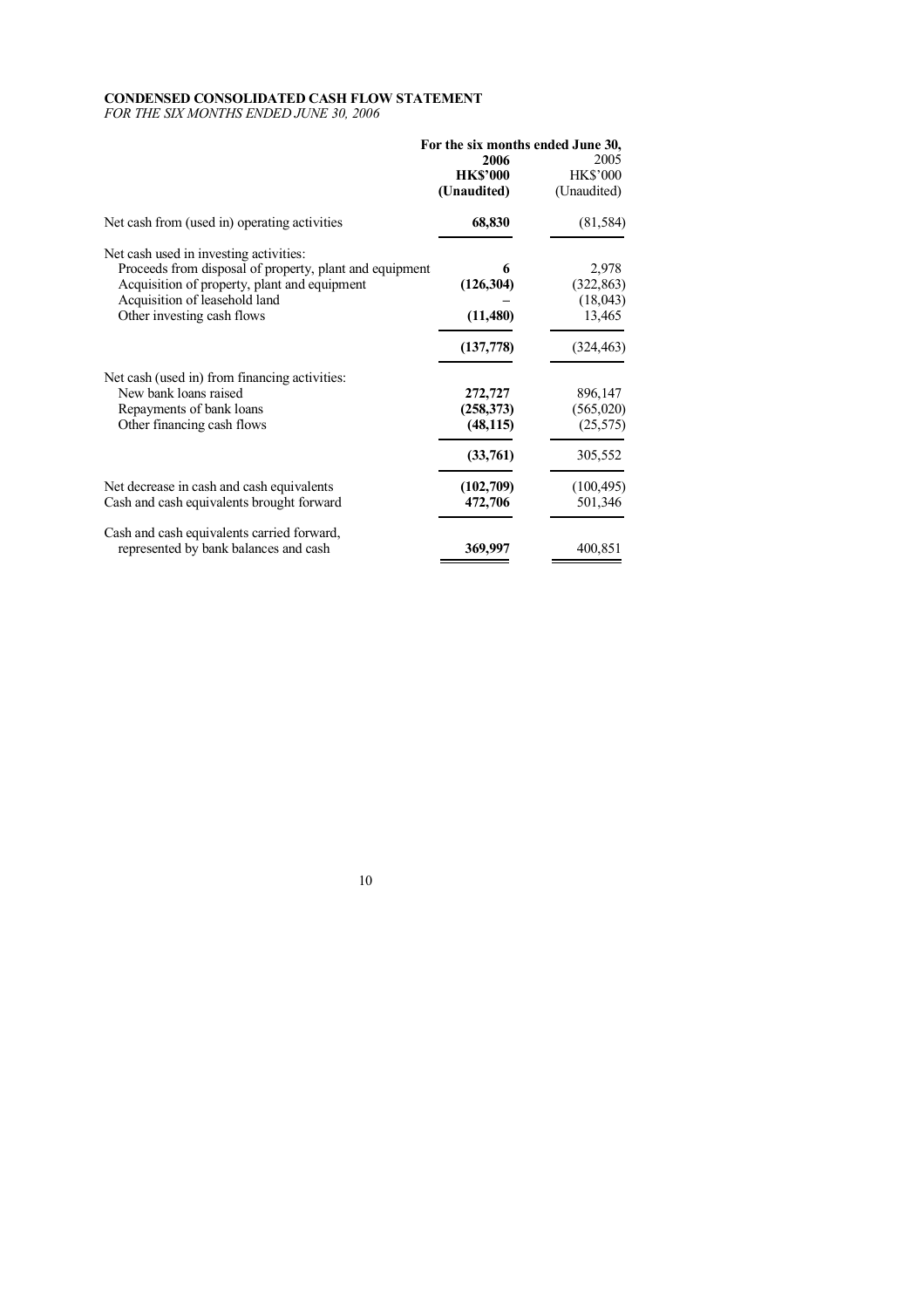#### <span id="page-11-0"></span>**NOTES TO THE CONDENSED CONSOLIDATED FINANCIAL STATEMENTS** *FOR THE SIX MONTHS ENDED JUNE 30, 2006*

### **1. BASIS OF PREPARATION**

The condensed consolidated financial statements have been prepared in accordance with the applicable disclosure requirements of Appendix 16 to the Rules Governing the Listing of Securities on The Stock Exchange of Hong Kong Limited (''Listing Rules'') and Hong Kong Accounting Standard 34 ''Interim Financial Reporting'' issued by the Hong Kong Institute of Certified Public Accountants (the "HKICPA").

#### **2. PRINCIPAL ACCOUNTING POLICIES**

The condensed consolidated financial statements have been prepared under the historical cost basis.

The accounting policies used in the condensed consolidated financial statements are consistent with those followed in the preparation of the annual financial statements of the Company and its subsidiaries (the ''Group'') for the year ended December 31, 2005, except as described below.

In the current period, the Group has applied, for the first time, a number of new Hong Kong Financial Reporting Standards (''HKFRS(s)''), amendments to Hong Kong Accounting Standards (''HKAS (Amendment(s))'') and Interpretations (''HK(IFRIC) – INT(s)'') (hereinafter collectively referred to as the ''new HKFRSs'') issued by the HKICPA that are either effective for accounting periods beginning on or after December 1, 2005 or January 1, 2006. The application of the new HKFRSs has had no material effect on how the results for the current or prior accounting periods are prepared and presented. Accordingly, no prior period adjustment has been required.

The Group has not early applied the following new HKFRSs that have been issued but are not yet effective. The directors of the Company anticipate that the application of these new HKFRSs will have no material impact on the results and financial position of the Group.

| HKAS 1 (Amendment) | Capital disclosures                                                                           |
|--------------------|-----------------------------------------------------------------------------------------------|
| <b>HKFRS 7</b>     | Financial instruments: Disclosures                                                            |
| HK(IFRIC) – INT 7  | Applying the restatement approach under HKAS 29                                               |
|                    | Financial Reporting in Hyperinflationary Economies<br>Scope of HKFRS 2 "Share-based Payments" |
| HK(IFRIC) – INT 8  |                                                                                               |
| HK(IFRIC) – INT 9  | Reassessment of embedded derivatives                                                          |

<sup>1</sup> Effective for annual periods beginning on or after January 1, 2007.

<sup>2</sup> Effective for annual periods beginning on or after March 1, 2006.

Effective for annual periods beginning on or after May 1, 2006.

<sup>4</sup> Effective for annual periods beginning on or after June 1, 2006.

## **3. REVENUE AND SEGMENT INFORMATION**

#### **Business segments**

The Group reports its primary segment information by products which are bulk drugs, including penicillin series, cephalosporin series, vitamin C series, finished drugs and others. Segment information about these products is presented below: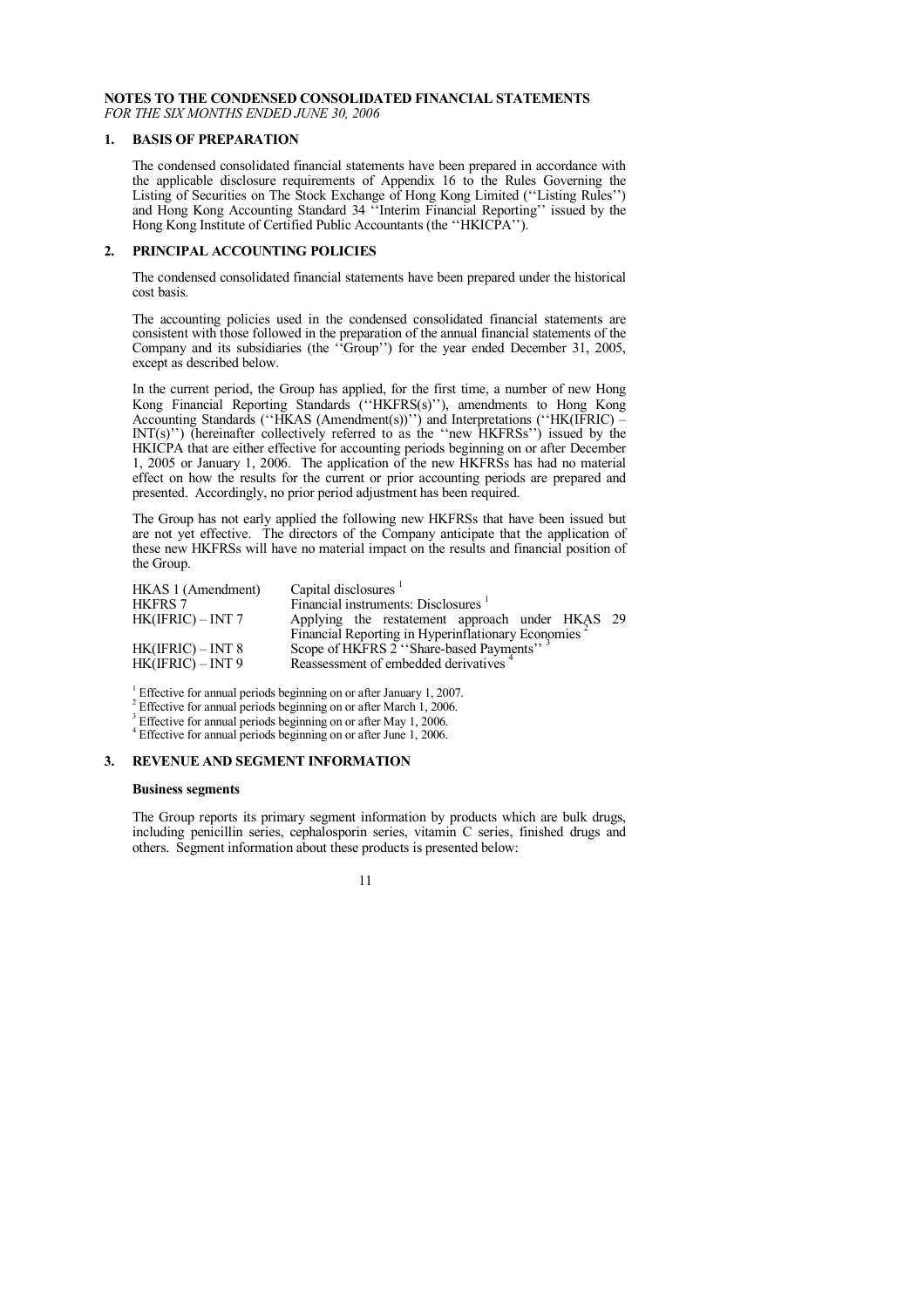## **For the six months ended June 30, 2006**

|                                                                                                    |                           | <b>Bulk Drugs</b>                                     |                                        |                                      |                                  |                                        |                                 |
|----------------------------------------------------------------------------------------------------|---------------------------|-------------------------------------------------------|----------------------------------------|--------------------------------------|----------------------------------|----------------------------------------|---------------------------------|
|                                                                                                    | series<br><b>HK\$'000</b> | Penicillin Cephalosporin<br>series<br><b>HK\$'000</b> | Vitamin C<br>series<br><b>HK\$'000</b> | Finished<br>Drugs<br><b>HK\$'000</b> | <b>Others</b><br><b>HK\$'000</b> | <b>Eliminations</b><br><b>HK\$'000</b> | Consolidated<br><b>HK\$'000</b> |
| <b>REVENUE</b><br><b>External</b> sales<br>Inter-segment sales                                     | 442,370<br>104,552        | 361,006<br>57,217                                     | 303,111<br>319                         | 636,057                              | 7,090                            | (162,088)                              | 1,749,634                       |
| <b>TOTAL REVENUE</b>                                                                               | 546,922                   | 418,223                                               | 303,430                                | 636,057                              | 7,090                            | (162,088)                              | 1,749,634                       |
| Inter-segment sales are charged at prevailing market rates.                                        |                           |                                                       |                                        |                                      |                                  |                                        |                                 |
| <b>SEGMENT RESULTS</b>                                                                             | 24,196                    | 33,570                                                | 2,581                                  | 26,972                               | (12,176)                         |                                        | 75,143                          |
| Unallocated corporate expenses<br>Share of results of a jointly controlled entity<br>Finance costs |                           |                                                       |                                        |                                      | 783                              |                                        | (8,143)<br>783<br>(48,115)      |
| Profit before tax<br>Income tax expenses                                                           |                           |                                                       |                                        |                                      |                                  |                                        | 19,668<br>(3,068)               |
| Profit for the period                                                                              |                           |                                                       |                                        |                                      |                                  |                                        | 16,600                          |

## **For the six months ended June 30, 2005**

|                                                                                                    |                           | <b>Bulk Drugs</b>                                    |                                        |                                             |                                  |                                        |                                 |
|----------------------------------------------------------------------------------------------------|---------------------------|------------------------------------------------------|----------------------------------------|---------------------------------------------|----------------------------------|----------------------------------------|---------------------------------|
|                                                                                                    | series<br><b>HK\$'000</b> | Penicillin Cephalosporin<br>series<br><b>HKS'000</b> | Vitamin C<br>series<br><b>HK\$'000</b> | Finished<br><b>Drugs</b><br><b>HK\$'000</b> | <b>Others</b><br><b>HK\$'000</b> | <b>Eliminations</b><br><b>HK\$'000</b> | Consolidated<br><b>HK\$'000</b> |
| <b>REVENUE</b><br>External sales<br>Inter-segment sales                                            | 158,960<br>115,811        | 376,431<br>72,916                                    | 370,174                                | 533,768                                     | 3,310                            | (188, 727)                             | 1,442,643                       |
| <b>TOTAL REVENUE</b>                                                                               | 274,771                   | 449,347                                              | 370,174                                | 533,768                                     | 3,310                            | (188, 727)                             | 1,442,643                       |
| Inter-segment sales are charged at prevailing market rates.                                        |                           |                                                      |                                        |                                             |                                  |                                        |                                 |
| <b>SEGMENT RESULTS</b>                                                                             | (12.227)                  | 33,900                                               | 71,902                                 | 44,887                                      | (8,395)                          |                                        | 130,067                         |
| Unallocated corporate expenses<br>Share of results of a jointly controlled entity<br>Finance costs |                           |                                                      |                                        |                                             | (438)                            |                                        | (10, 822)<br>(438)<br>(25,575)  |
| Profit before tax<br>Income tax expenses                                                           |                           |                                                      |                                        |                                             |                                  |                                        | 93,232<br>(7,665)               |
| Profit for the period                                                                              |                           |                                                      |                                        |                                             |                                  |                                        | 85,567                          |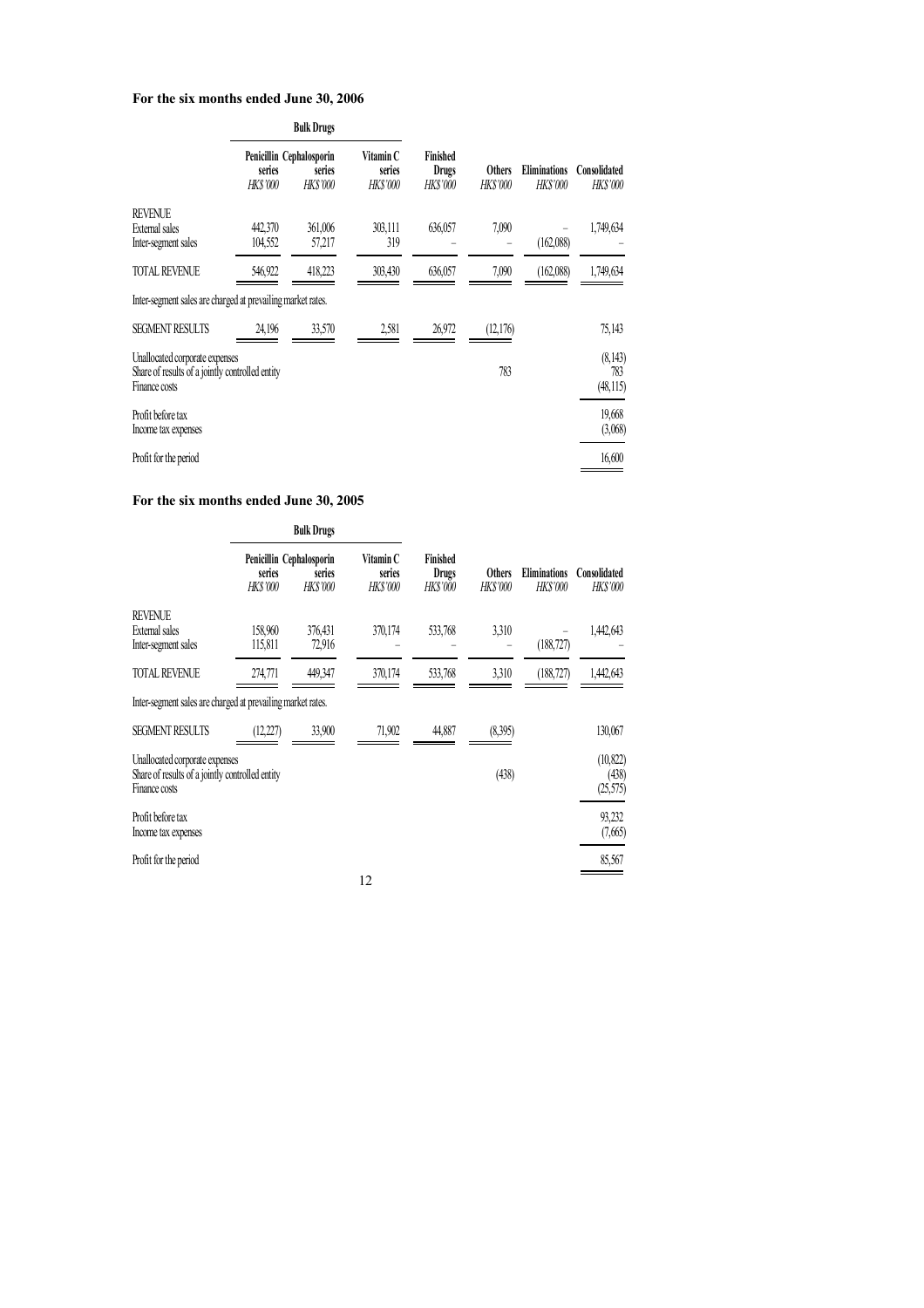## **Geographical segments**

Segment information about the Group's operations by geographical market is presented below:

|                                            | For the six months ended June 30, |                 |  |
|--------------------------------------------|-----------------------------------|-----------------|--|
|                                            | 2006                              | 2005            |  |
|                                            | <b>HK\$'000</b>                   | <b>HK\$'000</b> |  |
| <b>REVENUE</b>                             |                                   |                 |  |
| The People's Republic of China (the "PRC") | 1,226,593                         | 1,001,769       |  |
| Asia other than the PRC                    | 284,474                           | 214,842         |  |
| Europe                                     | 125,573                           | 128,002         |  |
| America                                    | 103,136                           | 84,772          |  |
| Others                                     | 9,858                             | 13,258          |  |
|                                            | 1,749,634                         | 1,442,643       |  |

## **4. PROFIT BEFORE TAX**

|                                                                                                                                                                           | For the six months ended June 30, |                           |  |
|---------------------------------------------------------------------------------------------------------------------------------------------------------------------------|-----------------------------------|---------------------------|--|
|                                                                                                                                                                           | 2006                              | 2005                      |  |
|                                                                                                                                                                           | <b>HK\$'000</b>                   | <b>HK\$'000</b>           |  |
| Profit before tax has been arrived at<br>after charging (crediting):                                                                                                      |                                   |                           |  |
| Amortisation of intangible assets<br>Amortisation of prepaid lease payments<br>Depreciation of property, plant and equipment                                              | 10,297<br>2,087<br>153,297        | 7,418<br>1,748<br>106,762 |  |
| Total depreciation and amortisation                                                                                                                                       | 165,681                           | 115,928                   |  |
| Loss on disposal of property, plant and equipment<br>Research and development expenses<br>Share of tax of a jointly controlled entity<br>(included in share of results of | 29<br>3,626                       | 12,620<br>5,039           |  |
| a jointly controlled entity)<br>Interest income                                                                                                                           | 187<br>(1,517)                    | 22<br>(1,390)             |  |

## **5. INCOME TAX EXPENSE**

The charge comprises PRC Enterprise Income Tax for both periods.

No Hong Kong Profits Tax is payable by the Company nor its Hong Kong subsidiaries since they either had no assessable profits or incurred tax losses for both periods. Taxation arising in other jurisdictions is calculated at the rates prevailing in the relevant jurisdictions.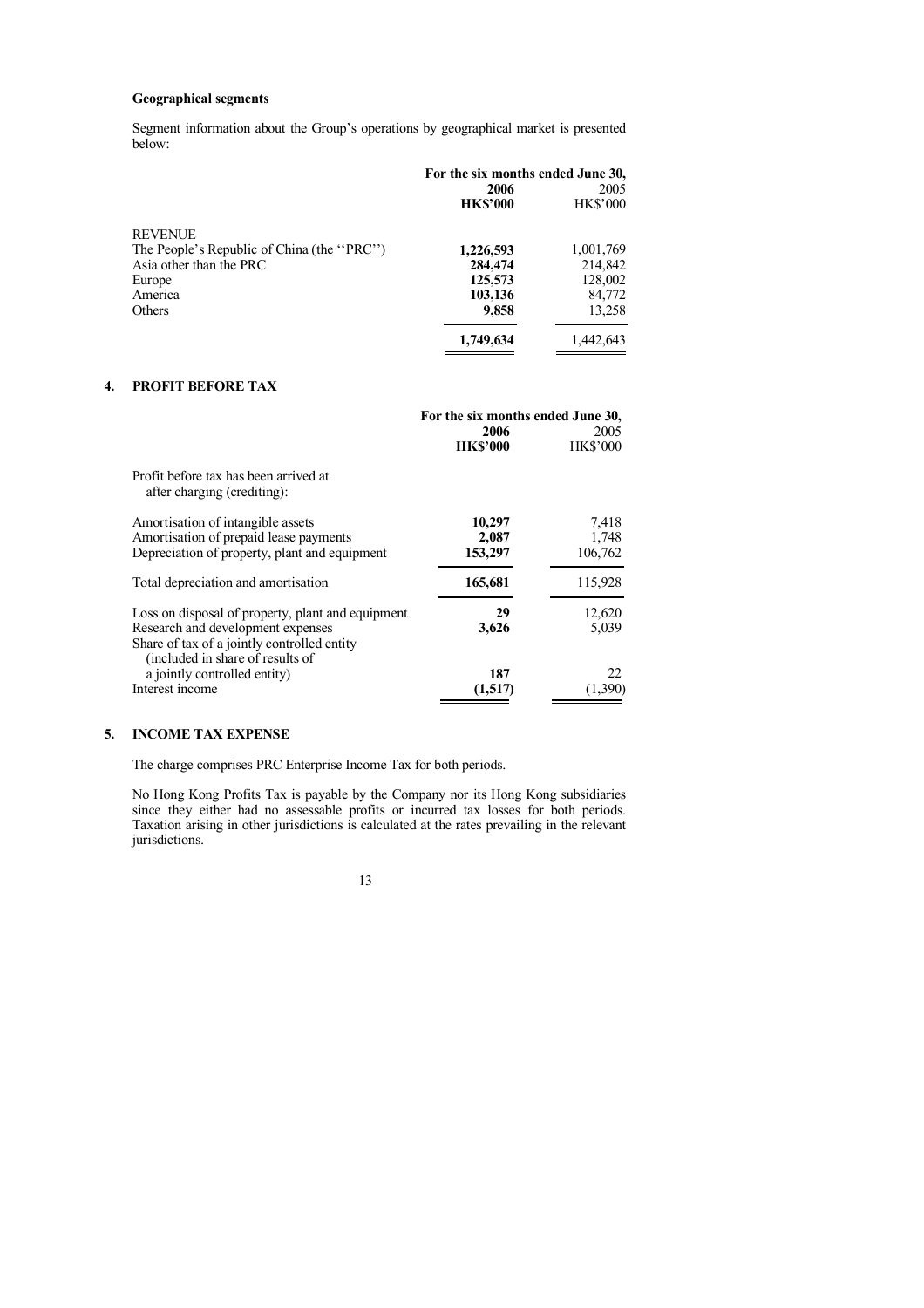Pursuant to the relevant laws and regulations in the PRC, certain PRC subsidiaries of the Company are entitled to exemption and relief from PRC income tax starting from their first profit-making years. The income tax expense for both periods represent income tax provision which has taken into account of the tax incentive.

There was no other significant unprovided deferred tax for the period or at the balance sheet date.

## **6. DIVIDEND**

No dividends were paid during the period. The directors do not recommend the payment of an interim dividend.

#### **7. EARNINGS PER SHARE**

The calculation of the basic earnings per share attributable to the equity holders of the Company for the six months ended June 30, 2006 is based on the following data:

|                                                                           | For the six months ended June 30,<br>2005<br>2006 |                |  |
|---------------------------------------------------------------------------|---------------------------------------------------|----------------|--|
| Profit for the period attributable to<br>equity holders of the Company    | HK\$16,642,000                                    | HK\$85,571,000 |  |
| Number of ordinary shares for the purposes<br>of basic earnings per share | 1,538,124,661                                     | 1,538,124,661  |  |

No diluted earnings per share has been presented for the six months ended June 30, 2006 and 2005 as there was no potential ordinary shares in issue during both periods.

## **8. PROPERTY, PLANT AND EQUIPMENT**

During the period, the Group spent HK\$61,845,000 (January 1, 2005 to June 30, 2005: HK\$322,863,000) on acquisition of property, plant and equipment.

In addition, the Group disposed of certain property, plant and equipment with a carrying amount of HK\$1,364,000 (January 1, 2005 to June 30, 2005: HK\$15,598,000), resulting in a loss on disposal of HK\$29,000 (January 1, 2005 to June 30, 2005: HK\$12,620,000).

## **9. PLEDGED BANK DEPOSITS**

Included in pledged bank deposits were deposits pledged to banks to secure banking facilities granted to the Group for acquisition of property, plant and equipment of HK\$3,746,000 (December 31, 2005: HK\$2,428,000), which were classified in the balance sheet as non-current. The remaining balance of HK\$5,518,000 (December 31, 2005: Nil) represented deposits pledged to banks to secure short-term banking facilities granted to the Group and was classified as current asset.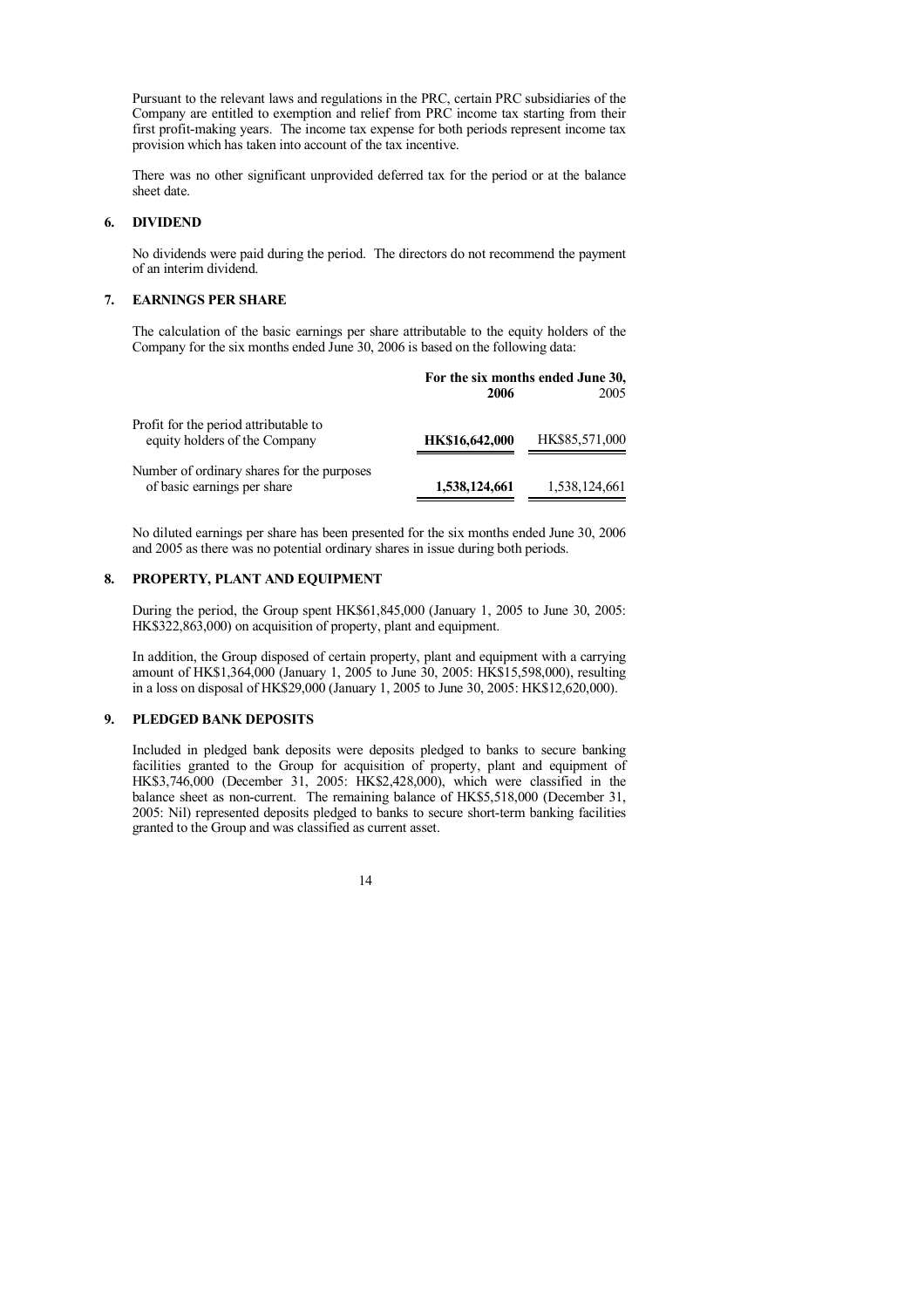## **10. TRADE AND OTHER RECEIVABLES/BILLS RECEIVABLE**

The Group allows a credit period from 30 days to 90 days to its trade customers. An aged analysis of trade receivables net of allowances is as follows:

|                                                   | <b>June 30,</b><br>2006<br><b>HK\$'000</b> | December 31.<br>2005<br><b>HK\$'000</b> |
|---------------------------------------------------|--------------------------------------------|-----------------------------------------|
| 0 to 90 days<br>91 to 180 days<br>181 to 365 days | 457,059<br>51,074<br>6,968                 | 353,927<br>24,436<br>829                |
| Other receivables                                 | 515,101<br>190,314                         | 379,192<br>133,795                      |
|                                                   | 705,415                                    | 512,987                                 |

At balance sheet date, the amount of the Group's bills receivable was aged within one year.

#### **11. CONNECTED AND RELATED PARTY DISCLOSURES**

During the period, the Group had significant transactions and balances with related parties, some of which are also deemed to be connected parties pursuant to the Listing Rules. The significant transactions with these companies during the period, and balances with them at the balance sheet date, are as follows:

## **(I) CONNECTED PARTIES**

|                                                                                          | Nature of transactions/                                                                                 | For the six months<br>ended June 30,       |                                         |
|------------------------------------------------------------------------------------------|---------------------------------------------------------------------------------------------------------|--------------------------------------------|-----------------------------------------|
| Name of company                                                                          | balances                                                                                                | 2006<br><b>HK\$'000</b>                    | 2005<br><b>HK\$'000</b>                 |
| Shijiazhuang Pharmaceutical<br>Group Company Limited<br>"SPG", the ultimate holding"     | Sale of steam<br>Purchase of raw materials<br>Rental expense<br>Interest expense on loans from ultimate | 633<br>132,391<br>2,877                    | 39,811<br>519                           |
| company of the Company) and<br>its subsidiaries excluding<br>the Group (the "SPG Group") | holding company (note a)<br>Bank guarantee to the Group                                                 | 904<br>57,416                              | 820                                     |
|                                                                                          |                                                                                                         | <b>June 30,</b><br>2006<br><b>HK\$'000</b> | December 31,<br>2005<br><b>HK\$'000</b> |
|                                                                                          | Balance due from (to) the SPG Group<br>- trade receivables (note b)                                     | 62                                         | 14,393                                  |
|                                                                                          | $-$ trade payable (note b)<br>$-$ other payables (note b)                                               | (3,893)<br>(4,235)                         | (4,146)                                 |
|                                                                                          |                                                                                                         | (8,128)                                    | (4,146)                                 |
|                                                                                          | $-$ long-term loans (note a)                                                                            | (55,627)                                   | (55, 488)                               |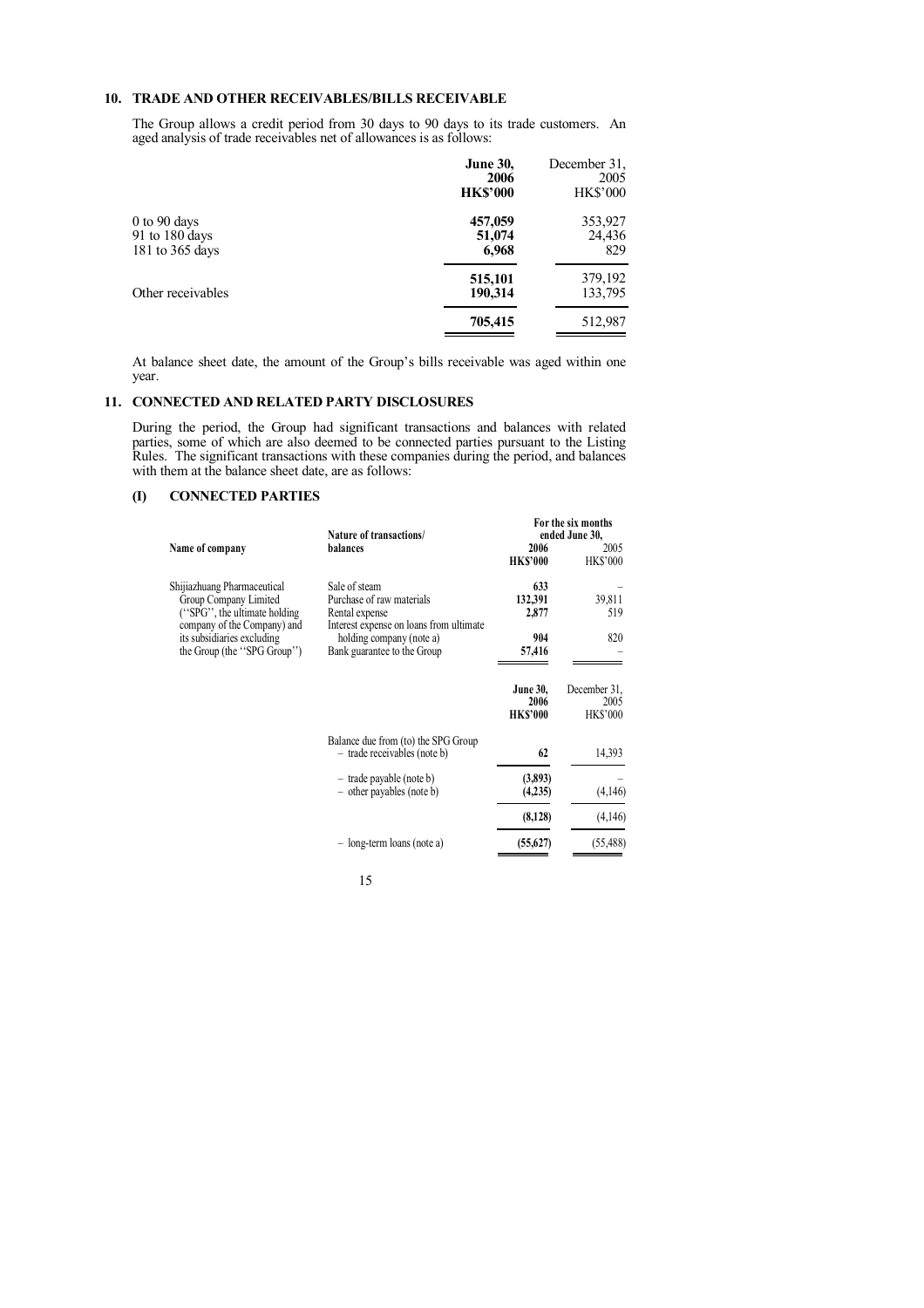### **(II) RELATED PARTIES, OTHER THAN CONNECTED PARTIES**

|                                                                  | Nature of transactions/                                                                | For the six months<br>ended June 30,                 |                                         |
|------------------------------------------------------------------|----------------------------------------------------------------------------------------|------------------------------------------------------|-----------------------------------------|
| Name of company                                                  | balances                                                                               | 2006<br><b>HK\$'000</b>                              | 2005<br><b>HK\$'000</b>                 |
| Hebei Huarong Pharmaceutical<br>Co., Ltd. ("Huarong"), a jointly | Purchase of raw materials<br>Provision of utility services                             | 13,211                                               | 18,502                                  |
| controlled entity of the Group                                   | by the Group (note c)                                                                  | 4,649                                                | 3,554                                   |
|                                                                  |                                                                                        | <b>June 30,</b><br>2006<br><b>HK\$'000</b>           | December 31,<br>2005<br><b>HK\$'000</b> |
|                                                                  | Balance due from (to) Huarong<br>- dividend receivable<br>- other receivables (note b) | 6,122<br>11,695                                      | 6,122<br>10,925                         |
|                                                                  |                                                                                        | 17,817                                               | 17,047                                  |
|                                                                  | - trade payables (note b)                                                              |                                                      | (3,107)                                 |
|                                                                  |                                                                                        | For the six months<br>ended June 30,<br>2006<br>2005 |                                         |
|                                                                  |                                                                                        | <b>HK\$'000</b>                                      | <b>HK\$'000</b>                         |
| Ouyi Pharmaceutical Co., Ltd.                                    | Sale of finished goods                                                                 |                                                      | 1,248                                   |
| ("Ouyi"), a former associate<br>of SPG (note d)                  | Purchase of raw materials<br>Rental income                                             |                                                      | 6,319<br>150                            |

#### **(III) OTHER STATE-OWNED ENTITIES IN THE PRC**

The Group operates in an economic regime currently predominated by entities directly or indirectly owned by the PRC government through its government authorities, agencies, affiliations and other organisations (''state-owned entities''). Transactions with other state- owned entities include but are not limited to the followings:

Service charges relating to administrative, selling, utility, energy, community, land use rights and other supporting services

**–**

**– –** 131 388

Income from provision of technology consultancy services

and facilities

- lending and deposit taking;
- taking and placing of inter-bank balances;
- purchase, sale and lease of property and other assets; and
- rendering and receiving of utilities and other services.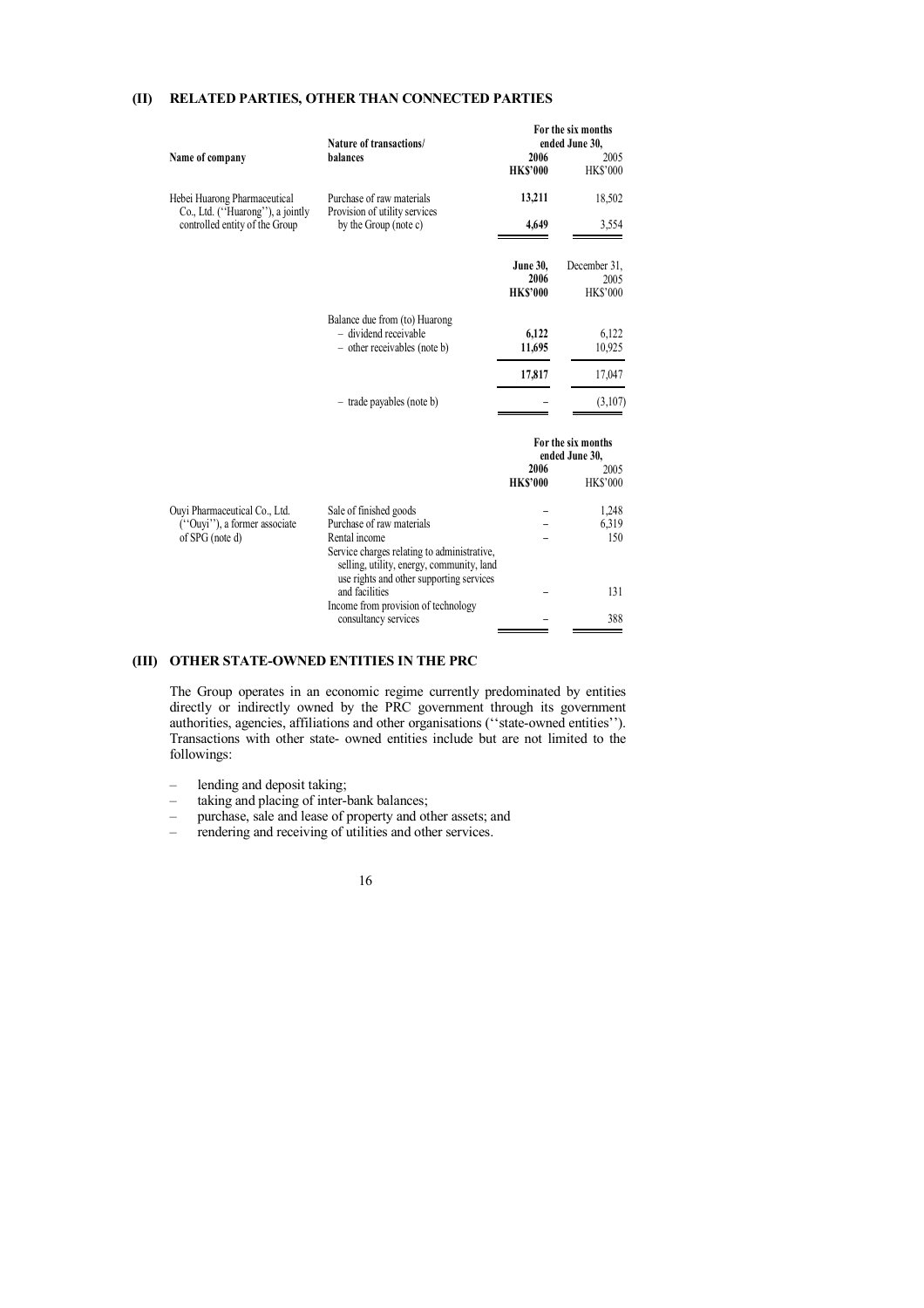These transactions are conducted in the ordinary course of the Group's business on terms similar to those that would have been entered into with non-state-owned entities. The Group has also established its pricing strategy and approval processes for major products and services, such as loans, deposits and commission income. Such pricing strategy and approval processes do not depend on whether the customers are state-owned entities or not. Having due regard to the substance of the relationship, the directors of the Company are of the opinion that none of these transactions are material related party transactions that require separate disclosure.

## **(IV) COMPENSATION OF KEY MANAGEMENT PERSONNEL**

The remuneration of key management of the Group during the period was as follows:

|                          | For the six months ended June 30, |                 |
|--------------------------|-----------------------------------|-----------------|
|                          | 2006                              | 2005            |
|                          | <b>HK\$'000</b>                   | <b>HK\$'000</b> |
| Short-term benefits      | 3,803                             | 3,781           |
| Post-employment benefits | 283                               | 283             |
|                          | 4,086                             | 4,064           |

The above remuneration is determined by the remuneration committee having regard to the performance of individuals and market trends.

#### *Notes:*

- (a) Included in loans from ultimate holding company is an amount of HK\$47,847,000 which is interest bearing at prevailing market rates, the remaining balance is interest-free.
- (b) At the balance sheet date, the amount was aged within one year.
- (c) The transactions were based on the actual costs incurred.
- (d) Ouyi was a former associate company of SPG and the relationship ceased on July 31, 2005. Only the transactions with Ouyi prior to July 31, 2005 were considered as related party transactions.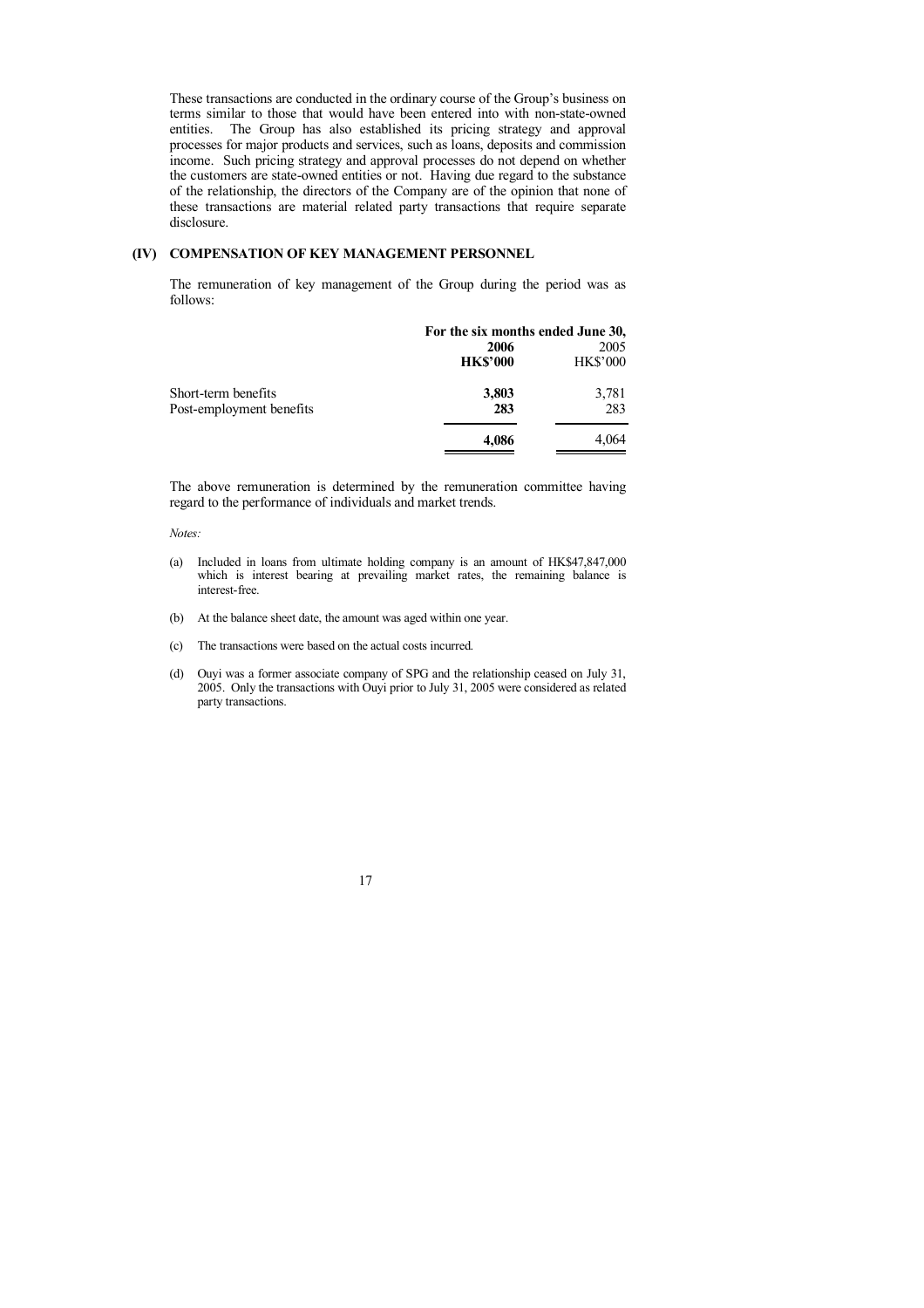## **12. TRADE AND OTHER PAYABLES/BILLS PAYABLE**

An aged analysis of trade payables is as follows:

| <b>June 30,</b> | December 31.<br>2005 |
|-----------------|----------------------|
| <b>HK\$'000</b> | <b>HK\$'000</b>      |
| 344,798         | 383,495              |
| 89,646          | 69,611               |
| 28,637          | 26,432               |
| 19,201          | 19,395               |
| 482,282         | 498,933              |
| 410,578         | 475,823              |
| 892,860         | 974,756              |
|                 | 2006                 |

At balance sheet date, the amount of the Group's bills payable was aged within one year.

## **13. BANK LOANS**

During the period, the Group obtained new bank loans amounted to approximately HK\$272,727,000. The loans bear interest at prevailing market rates and were used to finance the general operations of the Group. In addition, the Group repaid bank loans of approximately HK\$258,373,000 during the period.

## **14. CAPITAL COMMITMENTS**

At the balance sheet date, the Group had the following capital commitments:

|                                                                                                                        | <b>June 30.</b><br>2006<br><b>HK\$'000</b> | December 31.<br>2005<br><b>HK\$'000</b> |
|------------------------------------------------------------------------------------------------------------------------|--------------------------------------------|-----------------------------------------|
| Capital expenditure contracted for<br>but not provided in the financial statements<br>in respect of acquisition of     |                                            |                                         |
| - property, plant and equipment<br>$-$ intangible assets                                                               | 21,260<br>4,978                            | 7,867<br>3,568                          |
|                                                                                                                        | 26,238                                     | 11,435                                  |
| Capital expenditure authorised but<br>not contracted for in respect of acquisition<br>of property, plant and equipment | 23,598                                     | 40,450                                  |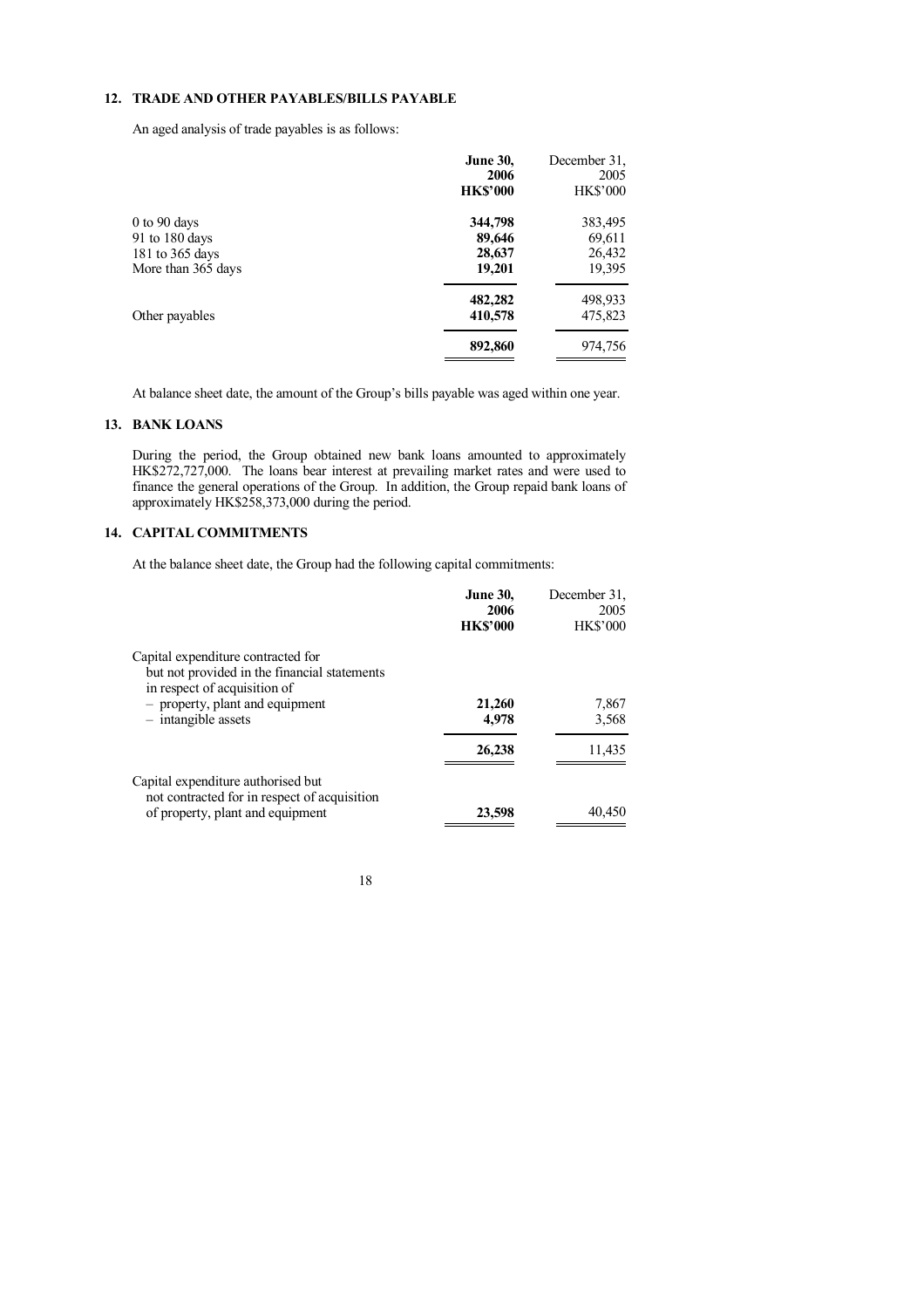## **15. CONTINGENT LIABILITIES**

(i) As disclosed in the financial statements of the Company for the year ended December 31, 2005, the Company and one of its subsidiaries are named as, among others, defendants in a number of antitrust complaints filed in The United States of America (the ''United States''). These antitrust complaints have alleged that certain manufacturers of vitamin C in the PRC have since at least December 2001 conspired to control prices and volumes of exports of vitamin C to the United States and elsewhere in the world and that as such have been in violation of the antitrust laws of the United States. It is alleged in the antitrust complaints that the purchasers of vitamin C in the United States paid more for vitamin C than they would have paid in the absence of the alleged conspiracy and, therefore, suffered losses. The plaintiffs (purportedly as representatives of classes of similar plaintiffs) seek treble unspecified damages and other relief. Up to the date of this report, three of the antitrust complaints have been served on the Company and the subsidiary.

The directors of the Company are of the view that the allegations in the antitrust complaints are without merit and, the directors of the Company intend to contest the claims set out in the antitrust complaints vigorously. The Group has appointed legal advisors to advise them in the legal proceedings and the outcome of the antitrust complaints cannot be estimated with certainty at this stage.

(ii) At the beginning of 2006, an anti-dumping investigation of Penicillin-G was initiated by the Department of Commerce, Government of India. Two subsidiaries of the Company were informed to provide information for the investigation so as to determine the existence, degree and effect of alleged dumping of the above-mentioned product. On April 28, 2006, the investigation was withdrawn by the Department of Commerce, Government of India. In the opinion of directors, there is no contingent liabilities on this investigation as at June 30, 2006.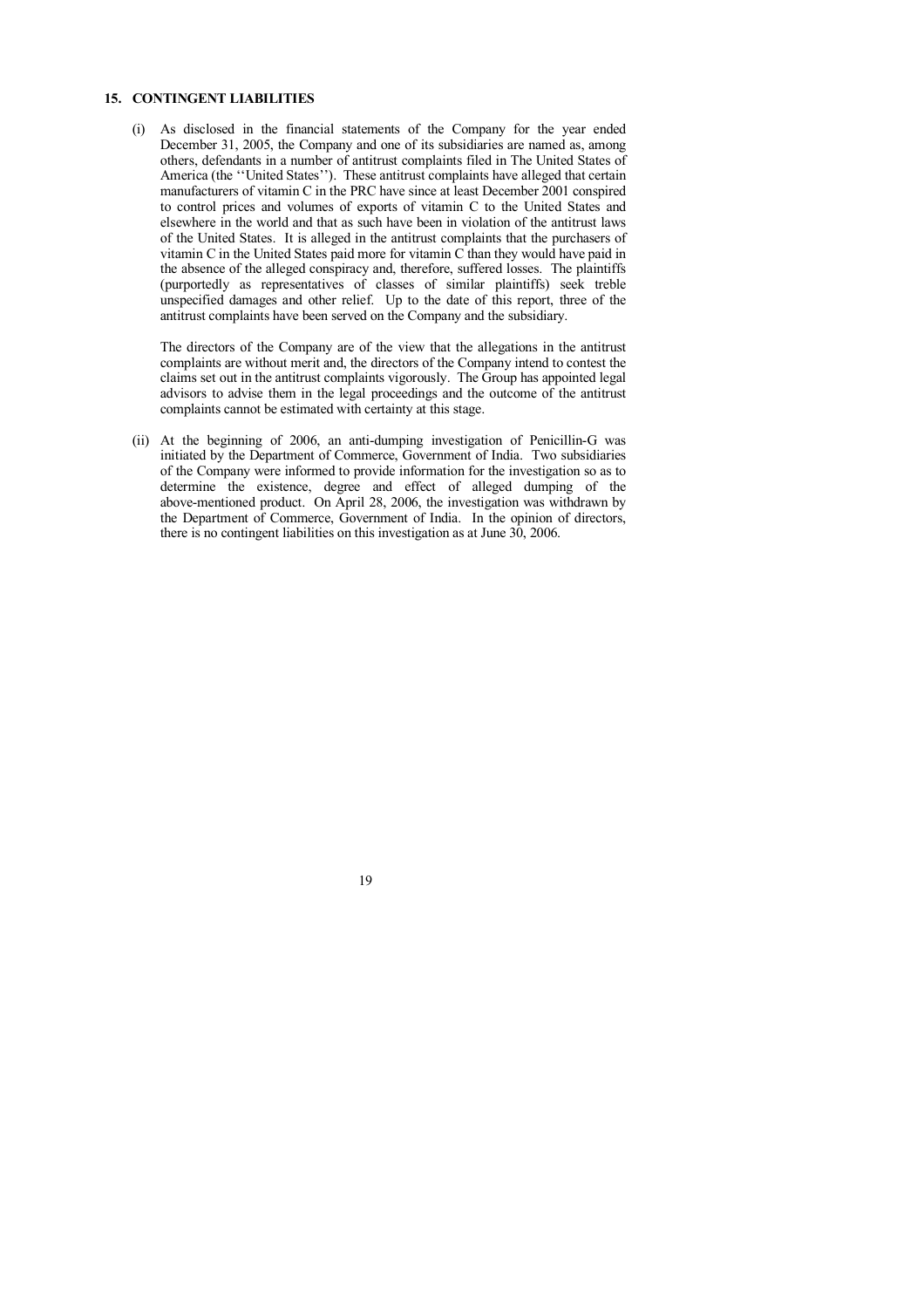## <span id="page-20-0"></span>**OTHER INFORMATION**

## **Directors' Interests in Shares, Underlying Shares and Debentures**

As at June 30, 2006, the interests of the directors and their associates in the shares, underlying shares and debentures of the Company and its associated corporations (within the meaning of Part XV of the Securities and Future Ordinance ("SFO")), as recorded in the register maintained by the Company pursuant to Section 352 of the SFO or as otherwise notified to the Company and The Stock Exchange of Hong Kong Limited (the ''Stock Exchange'') pursuant to the Model Code for Securities Transactions by Directors of Listed Companies (the ''Model Code'') contained in the Rules Governing the Listing of Securities on the Stock Exchange (the ''Listing Rules''), were as follows:

| Name of director | Capacity         | Number of issued<br>ordinary shares held | Percentage<br>of the issued share<br>of the Company |
|------------------|------------------|------------------------------------------|-----------------------------------------------------|
| Cai Dong Chen    | Beneficial owner | 2,000,000                                | 0.13%                                               |
| Chak Kin Man     | Beneficial owner | 4.000                                    | $0.00026\%$                                         |

Other than as disclosed above, as at June 30, 2006, none of the directors nor their associates had any interests or short positions in the shares, underlying shares and debentures of the Company or any of its associated corporations (within the meaning of Part XV of the SFO) as recorded in the register required to be kept under Section 352 of the SFO or as otherwise notified to the Company and the Stock Exchange pursuant to the Model Code.

#### **Arrangements to Purchase Shares or Debentures**

Other than the share option scheme of the Company, at no time during the period was the Company, its holding company, or any of its fellow subsidiaries or subsidiaries, a party to any arrangements to enable the directors of the Company to acquire benefits by means of the acquisition of shares in, or debentures of, the Company or any other body corporate.

#### **Share Option Scheme**

The Company's share option scheme was adopted on July 6, 2004 for the purpose of providing incentive to directors (or any persons proposed to be appointed as such, whether executive or non-executive) and employees (whether full-time or part-time) of each member of the Group, eligible business consultants, professionals and other advisers who have rendered services or will render service to the Group as determined by the board of directors.

No option had been granted or agreed to be granted under the share option scheme since its adoption.

#### **Substantial Shareholders**

As at June 30, 2006, the register of substantial shareholders maintained by the Company pursuant to Section 336 of the SFO shows that the following shareholders had notified the Company of relevant interests in the share capital of the Company.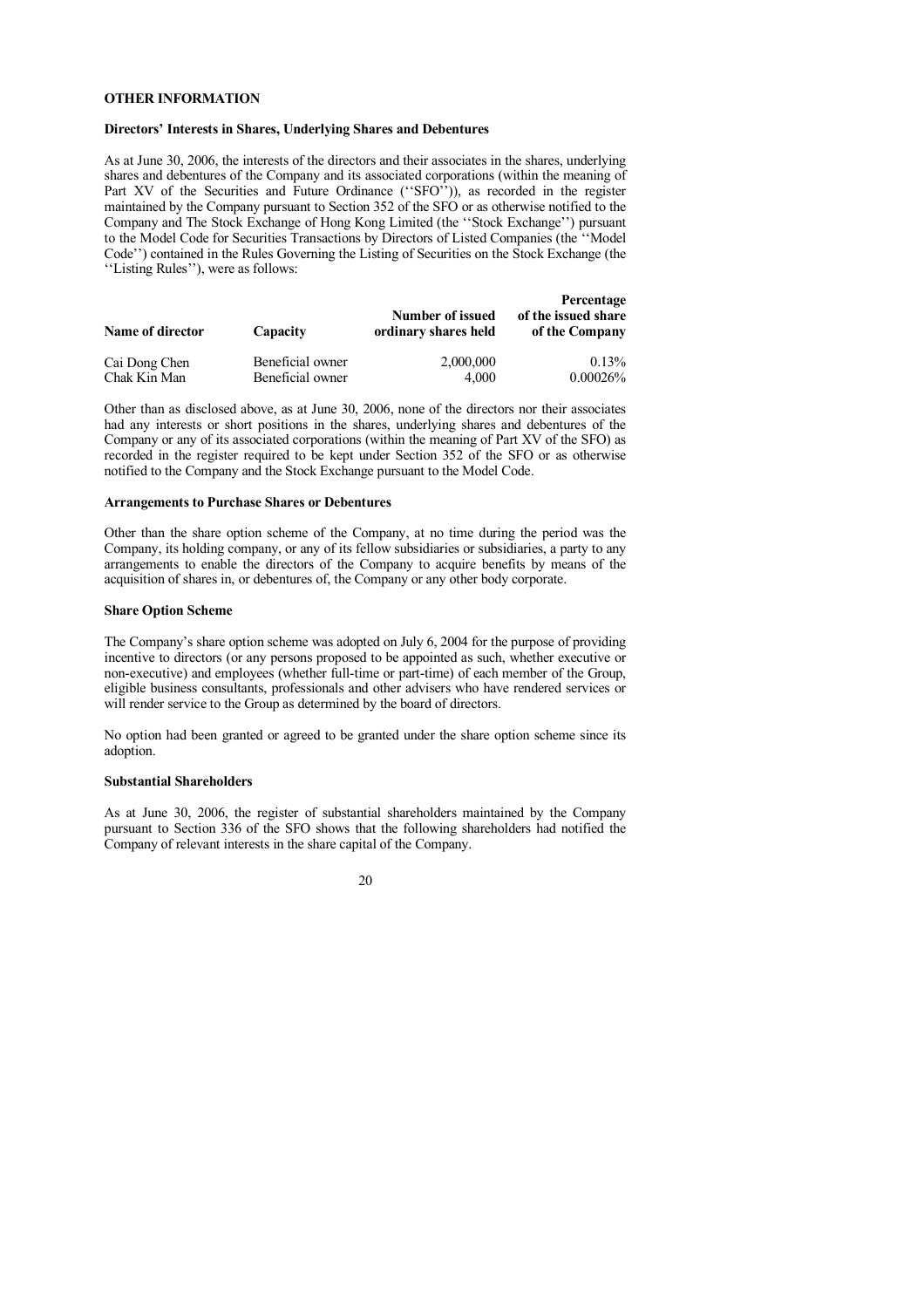|                                                                 | <b>Number of ordinary</b>                         |                               |                                       |  |
|-----------------------------------------------------------------|---------------------------------------------------|-------------------------------|---------------------------------------|--|
| Name of<br>substantial shareholder                              | Capacity                                          | shares of the<br>Company held | Percentage of<br>issued share capital |  |
| Shijiazhuang Pharmaceutical<br>Group Company Limited<br>("SPG") | Beneficial owner<br>and controlled<br>corporation | 783, 316, 161<br>(Note)       | 50.93%                                |  |
| Templeton Investment<br>Counsel, LLC                            | <b>Investment Manager</b>                         | 77,078,246                    | $5.01\%$                              |  |

*Note:* In respect of the 783,316,161 shares, 773,436,399 shares are held by SPG and 9,879,762 shares are held by China Charmaine Pharmaceutical Company Limited, a wholly-owned subsidiary of SPG

Other than as disclosed above, the Company has not been notified of any other relevant interests or short positions in the issued share capital of the Company or any other interests representing 5% or more of the issued share capital of the Company as at June 30, 2006.

#### **Corporate Governance**

The Company has complied with the code provisions in the Code on Corporate Governance Practices contained in Appendix 14 of the Listing Rules during the six months ended June 30, 2006 with certain deviations as set out below.

Code provision A.2.1 stipulates that the roles of the chairman and managing director should be separate and should not be performed by the same individual. As disclosed in the 2005 annual report of the Company, Mr. Cai Dong Chen has assumed both roles as the chairman and managing director of the Company. The Company believes that vesting both roles in Mr. Cai will allow for more effective planning and execution of business strategies. As all major decisions are made in consultation with members of the Board, the Company believes that there is adequate balance of power and authority in place.

## **Directors' Securities Transactions**

The Company has adopted the Model Code as set out in Appendix 10 of the Listing Rules. Have made specific enquiry, all directors have complied with the required standard set out in the Model Code throughout the six months ended June 30, 2006.

#### **Purchase, Sale or Redemption of the Company's Listed Securities**

There was no purchase, sale or redemption by the Company or any of its subsidiaries of the Company's listed securities during the six months ended June 30, 2006.